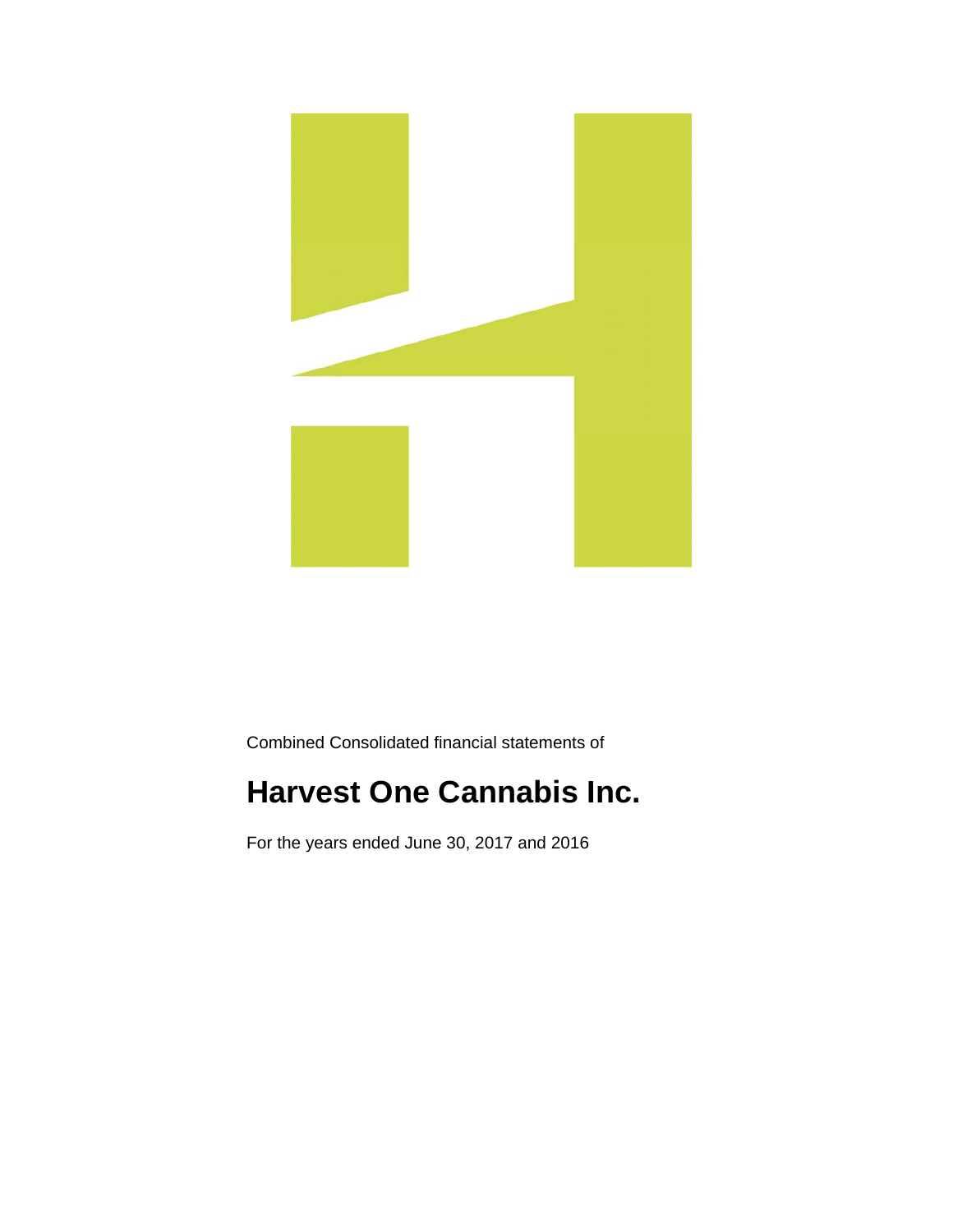### **Table of contents**

| Combined consolidated statements of loss and other comprehensive loss  4 |  |
|--------------------------------------------------------------------------|--|
|                                                                          |  |
|                                                                          |  |
|                                                                          |  |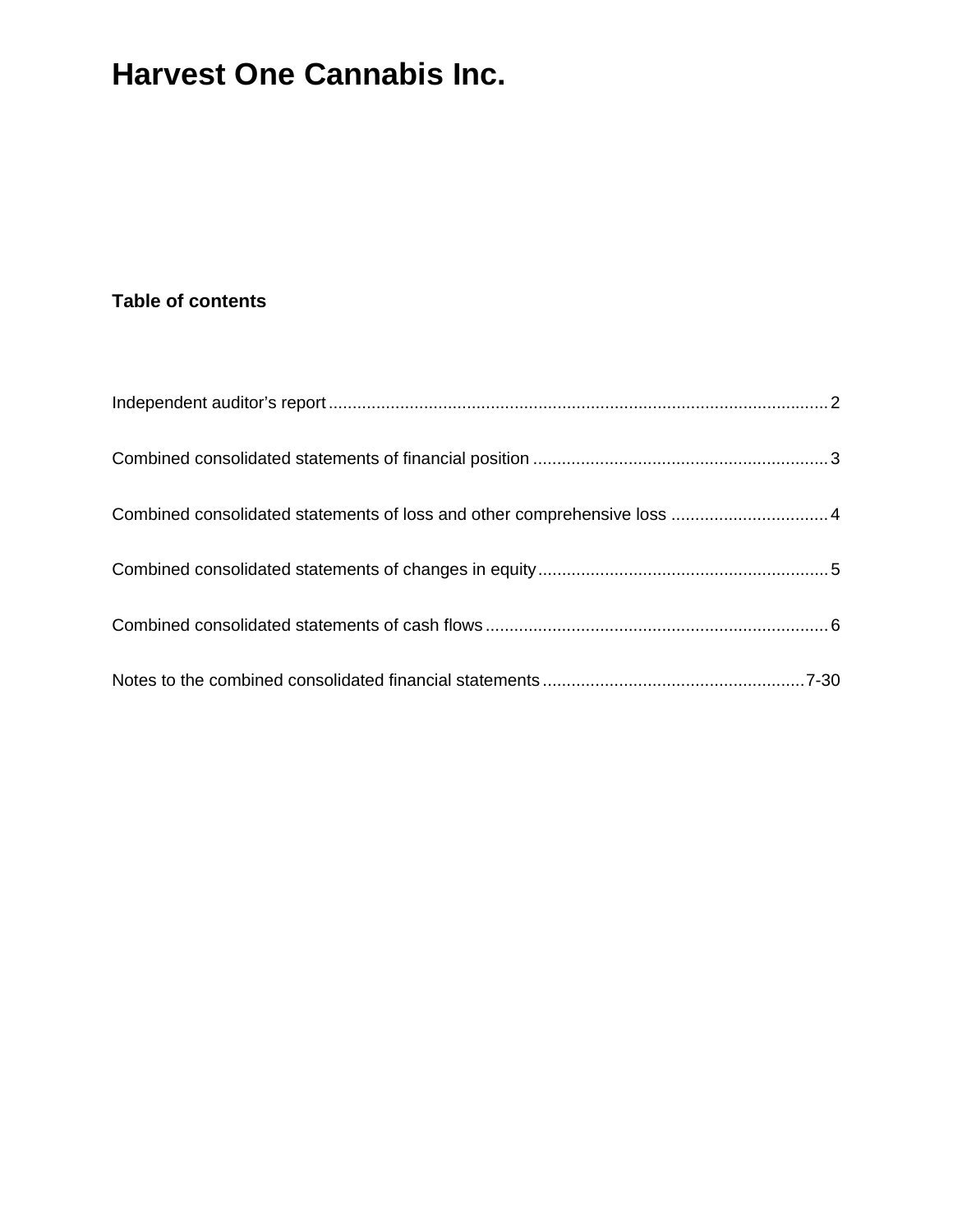

Tel: 604 688 5421 Fax: 604 688 5132 **www.bdo.ca** 

BDO Canada LLP 600 Cathedral Place 925 West Georgia Street Vancouver BC V6C 3L2 Canada

#### **Independent Auditor's Report**

#### **To the Shareholders of Harvest One Cannabis Inc.**

We have audited the accompanying combined consolidated financial statements of Harvest One Cannabis Inc., which comprise the combined consolidated statement of financial position as at June 30, 2017 and the combined consolidated statements of loss and comprehensive loss, changes in equity and cash flows for the year then ended and a summary of significant accounting policies and other explanatory information.

#### **Management's Responsibility for the Combined Consolidated Financial Statements**

Management is responsible for the preparation and fair presentation of these combined consolidated financial statements in accordance with International Financial Reporting Standards and for such internal control as management determines is necessary to enable the preparation of combined consolidated financial statements that are free from material misstatement, whether due to fraud or error.

#### **Auditor's Responsibility**

Our responsibility is to express an opinion on these combined consolidated financial statements based on our audit. We conducted our audit in accordance with Canadian generally accepted auditing standards. Those standards require that we comply with ethical requirements and plan and perform the audit to obtain reasonable assurance about whether the combined consolidated financial statements are free from material misstatement.

An audit involves performing procedures to obtain audit evidence about the amounts and disclosures in the combined consolidated financial statements. The procedures selected depend on the auditor's judgment, including the assessment of the risks of material misstatement of the combined consolidated financial statements, whether due to fraud or error. In making those risk assessments, the auditor considers internal control relevant to the entity's preparation and fair presentation of the combined consolidated financial statements in order to design audit procedures that are appropriate in the circumstances, but not for the purpose of expressing an opinion on the effectiveness of the entity's internal control. An audit also includes evaluating the appropriateness of accounting policies used and the reasonableness of accounting estimates made by management, as well as evaluating the overall presentation of the combined consolidated financial statements.

We believe that the audit evidence we have obtained is sufficient and appropriate to provide a basis for our audit opinion.

#### **Opinion**

In our opinion, the combined consolidated financial statements present fairly, in all material respects, the financial position of Harvest One Cannabis Inc. as at June 30, 2017 and its financial performance and its cash flows for the year then ended in accordance with International Financial Reporting Standards.

#### **Emphasis of Matter**

Without qualifying our opinion, we draw attention to Note 1 in the combined consolidated financial statements, which indicates that the Company has a net loss, negative operating cash outflows and an accumulated deficit. These conditions, along with other matters as set forth in Note 1, indicate the existence of material uncertainties that may cast significant doubt upon the Company's ability to continue as a going concern.

#### **Other Matter**

The combined financial statements of United Greeneries Holdings Limited and Satipharm AG for the year ended June 30, 2016 were audited by another auditor who expressed an unmodified opinion on those combined financial statements on April 18, 2017.

(signed) "BDO CANADA LLP"

Chartered Professional Accountants Vancouver, Canada September 28, 2017

BDO Canada LLP, a Canadian limited liability partnership, is a member of BDO International Limited, a UK company limited by guarantee, and forms part of the international BDO network of independent member firms.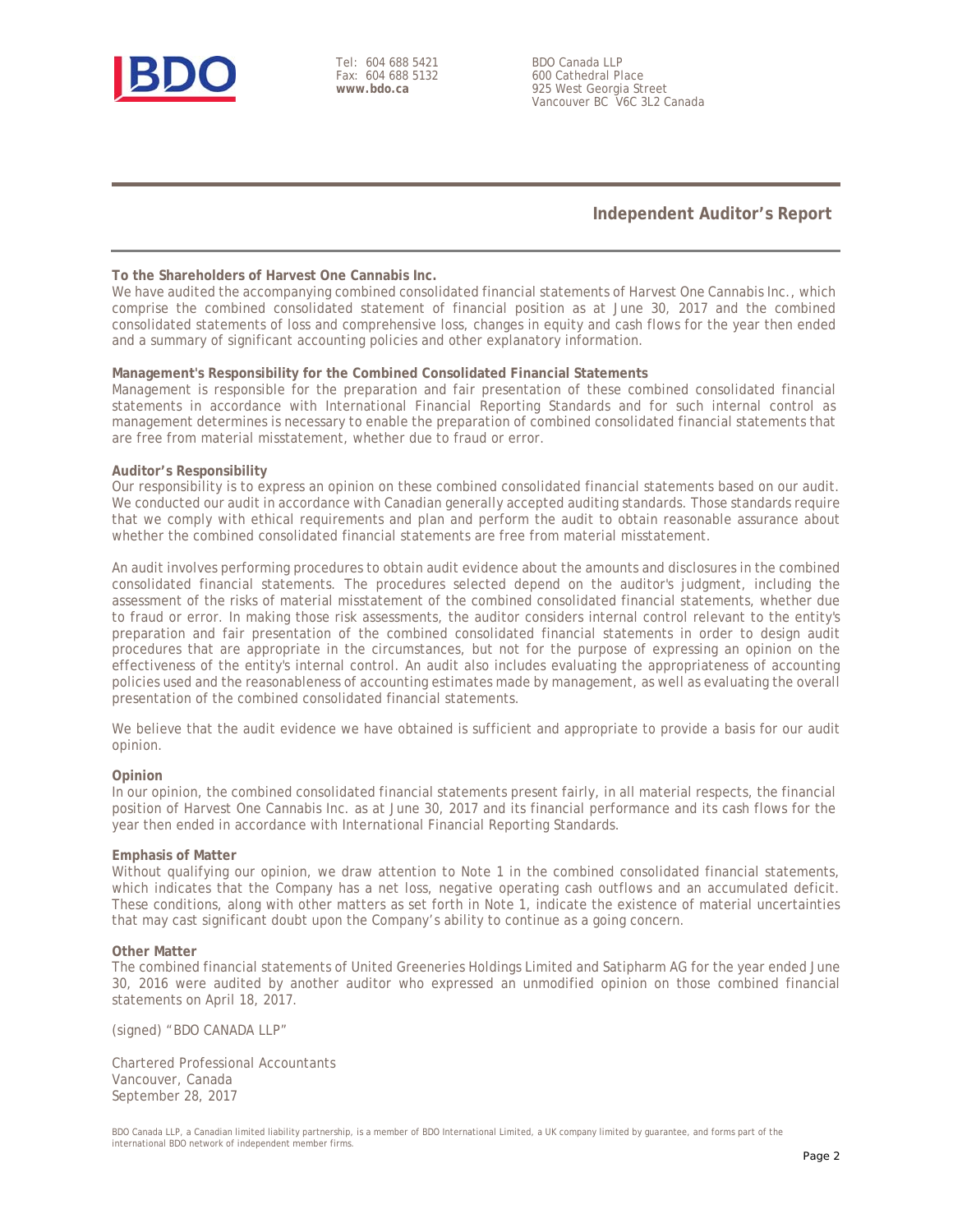### Combined consolidated statements of financial position

(Expressed in Canadian dollars)

|                                                   | June 30      | June 30       |
|---------------------------------------------------|--------------|---------------|
|                                                   | 2017         | 2016          |
|                                                   | \$           | \$            |
| <b>Assets</b>                                     |              |               |
| <b>Current assets</b>                             |              |               |
| Cash and cash equivalents                         | 14,246,320   | 880,337       |
| Accounts receivable (note 5)                      | 180,041      | 317,319       |
| Prepaid expenses and deposits                     | 115,876      | 20,987        |
| Biological assets (note 6)                        | 110,489      |               |
| Inventories (note 7)                              | 1,213,684    | 520,073       |
|                                                   | 15,866,410   | 1,738,716     |
| Non-current asset                                 |              |               |
| Property, plant and equipment (note 8)            | 8,225,514    | 6,032,678     |
| Intangibles                                       | 31,165       |               |
|                                                   | 8,256,679    | 6,032,678     |
|                                                   | 24,123,089   | 7,771,394     |
| <b>Liabilities</b>                                |              |               |
| <b>Current liabilities</b>                        |              |               |
| Accounts payable and accrued liabilities (note 9) | 766,948      | 278,835       |
| Notes payable (note 10)                           |              | 88,633        |
| Due to related party (note 11)                    | 234,390      | 8,486,056     |
|                                                   | 1,001,338    | 8,853,524     |
| Non-current liabilities                           |              |               |
| Notes payable (note 10)                           |              | 383,848       |
|                                                   | 1,001,338    | 9,237,372     |
| <b>Equity</b>                                     |              |               |
| Share capital (note 12)                           | 33,843,668   | 4,859,005     |
| Other reserves (note 13)                          | 3,397,775    | 197,143       |
| Accumulated other comprehensive (loss) income     | (89,019)     | 9,990         |
| Accumulated deficit                               | (14,030,673) | (6, 532, 116) |
|                                                   | 23, 121, 751 | (1,465,978)   |
|                                                   | 24,123,089   | 7,771,394     |

Nature of operations and going concern (note 1) Commitments (note 17)

 *"Jason Bednar" "Andreas Gedeon"*  Jason Bednar, Director **Andreas Gedeon, Director** Andreas Gedeon, Director



Page 3

The accompanying notes are an integral part of these combined consolidated financial statements.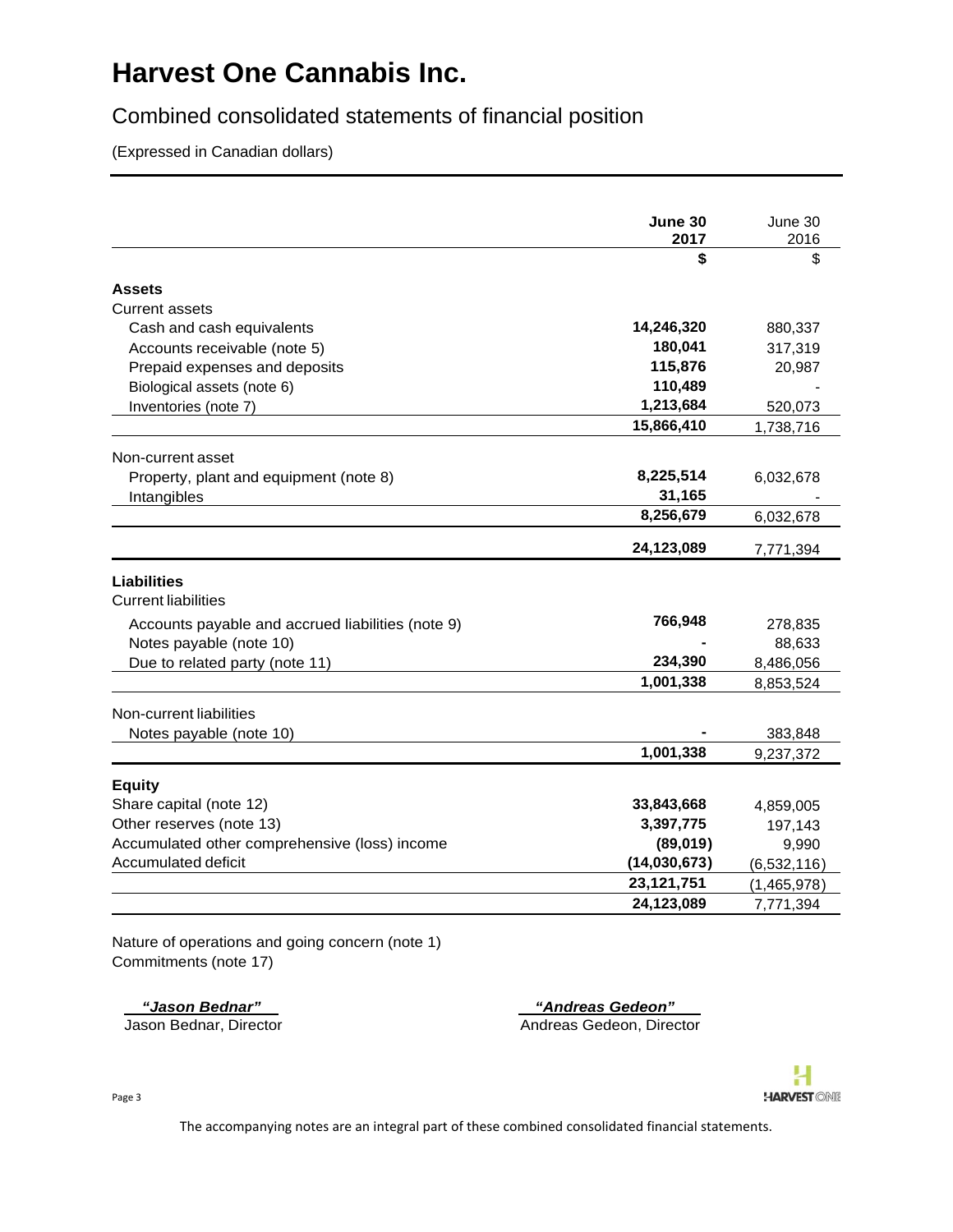Combined consolidated statements of loss and comprehensive loss

(Expressed in Canadian dollars)

|                                                                        | For the year ended |             |
|------------------------------------------------------------------------|--------------------|-------------|
|                                                                        | June 30            | June 30     |
|                                                                        | 2017               | 2016        |
|                                                                        | \$                 | \$          |
| Revenue (note 16)                                                      | 75,950             | 246,699     |
| Unrealized gain on changes in fair value of biological assets (note 6) | 278,601            |             |
| Inventory expensed to cost of sales                                    | (102, 180)         | (319, 827)  |
| Cost of goods sold, net of unrealized gain on changes in fair value of |                    |             |
| biological assets                                                      | 176,421            | (319, 827)  |
| Gross profit (loss)                                                    | 252,371            | (73, 128)   |
| Operating expenses                                                     |                    |             |
| Depreciation and amortization (note 8)                                 | 1,095,754          | 26,963      |
| General and administration                                             | 493,327            | 335,480     |
| Insurance                                                              | 44,775             | 46,294      |
| Marketing and investor relations                                       | 470,608            | 30,835      |
| Professional and consulting services                                   | 785,215            | 185,151     |
| Rent                                                                   | 172,062            | 172,802     |
| Salaries, bonus and benefits                                           | 780,396            | 793,516     |
| Share-based payments (note 13)                                         | 1,894,356          | 197,143     |
| Regulatory                                                             | 360,043            | 123,100     |
| <b>Travel</b>                                                          | 406,254            | 18,660      |
| (Gain) loss relating to inventory impairment (note 7)                  | (103, 417)         | 878,000     |
|                                                                        | 6,399,373          | 2,807,944   |
| Loss from operations                                                   | (6, 147, 002)      | (2,881,072) |
| Settlement cost (note 12(b))                                           |                    | (375,000)   |
| Finance costs                                                          | (149, 387)         | (123, 414)  |
| Foreign exchange loss                                                  | (69, 297)          | (19,700)    |
| Listing fee (note 2)                                                   | (2,097,509)        |             |
| Interest income                                                        | 24,970             | 5,814       |
| <b>Net loss</b>                                                        | (8,438,225)        | (3,393,372) |
| Foreign currency translation                                           | (99,009)           | 9,990       |
| <b>Comprehensive loss</b>                                              | (8,537,234)        | (3,383,382) |
|                                                                        |                    |             |
| Net loss per share – basic and diluted                                 | (0.16)             | (0.07)      |
| Weighted average number of outstanding common shares                   | 53,797,482         | 50,916,423  |

The accompanying notes are an integral part of these combined consolidated financial statements.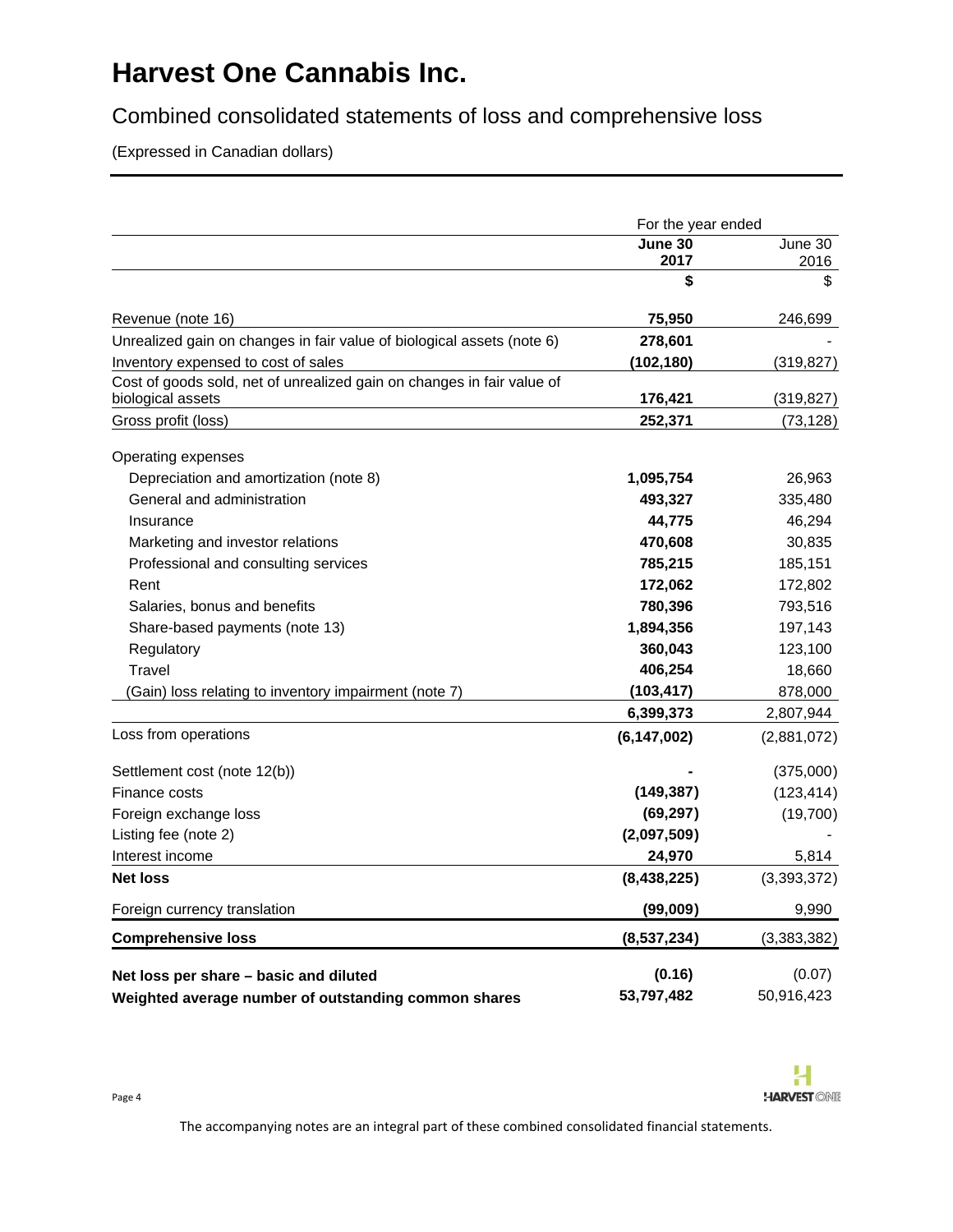### Combined consolidated statements of changes in equity

(Expressed in Canadian dollars)

|                                                                                                                                                | Number of<br>shares | Share<br>capital | Other<br>reserves | Accumulated other<br>comprehensive<br>income | Accumulated<br>losses     | Total       |
|------------------------------------------------------------------------------------------------------------------------------------------------|---------------------|------------------|-------------------|----------------------------------------------|---------------------------|-------------|
|                                                                                                                                                | #                   | \$               | \$                | \$                                           | \$                        | \$          |
| Balance, July 1, 2015                                                                                                                          | 67,660,749          | 1,197,986        |                   |                                              | (3, 138, 744)             | (1,940,758) |
| Settlement of transaction termination (note 12)                                                                                                | 3,750,000           | 375,000          |                   |                                              |                           | 375,000     |
| Convertible debenture conversion to equity in United Greeneries Holdings Ltd.<br>(note 12)                                                     | 78,795,460          | 3,152,642        |                   |                                              |                           | 3,152,642   |
| Capital contributed on incorporation of Satipharm AG                                                                                           |                     | 133,377          |                   |                                              |                           | 133,377     |
| Amalgamation merger of PhytoTech Medical Ltd. and MMJ Bioscience Inc.<br>with the formation of United Greeneries Holdings Ltd: (note 1 and 12) | (99, 206, 209)      |                  |                   |                                              |                           |             |
| Share-based payments                                                                                                                           |                     |                  | 197,143           |                                              |                           | 197,143     |
| Foreign currency translation                                                                                                                   |                     |                  |                   | 9,990                                        |                           | 9.990       |
| Loss for the year                                                                                                                              |                     |                  |                   |                                              | (3,393,372)               | (3,393,372) |
| <b>Balance, June 30, 2016</b>                                                                                                                  | 51,000,000          | 4,859,005        | 197,143           | 9,990                                        | (6,532,116)               | (1,465,978) |
| Common shares issued for settlement of debt to parent                                                                                          | 11,758,671          | 5,879,336        |                   |                                              | 2,939,668                 | 8,819,004   |
| Reverse takeover of Harvest One Capital (note 2):                                                                                              |                     |                  |                   |                                              |                           |             |
| • Common share issued to Phyto UK as acquirer of Harvest One Capital Inc.                                                                      | 41,574,662          |                  |                   |                                              |                           |             |
| • Elimination of United Greeneries Holdings Ltd. and Satipharm AG common<br>shares                                                             | (51,000,000)        |                  |                   |                                              |                           |             |
| • Outstanding Harvest One Capital Inc. shares post consolidation of 1.79:1                                                                     | 2,286,659           | 1,143,330        |                   |                                              |                           | 1,143,330   |
| Common shares issued for cash from private placement (note 12)                                                                                 | 33,334,000          | 25,000,500       |                   |                                              |                           | 25,000,500  |
| Share issue costs (note 12)                                                                                                                    |                     | (3,226,727)      | 1,306,276         |                                              |                           | (1,920,451) |
| Issuance of stock options on RTO (note 13)                                                                                                     |                     |                  | 148,224           |                                              |                           | 148,224     |
| Exercise of stock options (note 13)                                                                                                            | 223,464             | 188,224          | (148, 224)        |                                              |                           | 40,000      |
| Share-based payments (note 13)                                                                                                                 |                     |                  | 1,894,356         |                                              |                           | 1,894,356   |
| Foreign currency translation                                                                                                                   |                     |                  |                   | (99,009)                                     |                           | (99,009)    |
| Return of equity to shareholders (note 2)                                                                                                      |                     |                  |                   |                                              | (2,000,000)               | (2,000,000) |
| Loss for the year                                                                                                                              |                     |                  |                   |                                              | (8,438,225)               | (8,438,225) |
| Balance, June 30, 2017                                                                                                                         | 89,177,458          | 33,843,668       | 3,397,775         | (89,019)                                     | $(14,030,673)$ 23,121,751 |             |

The accompanying notes are an integral part of these combined consolidated financial statements.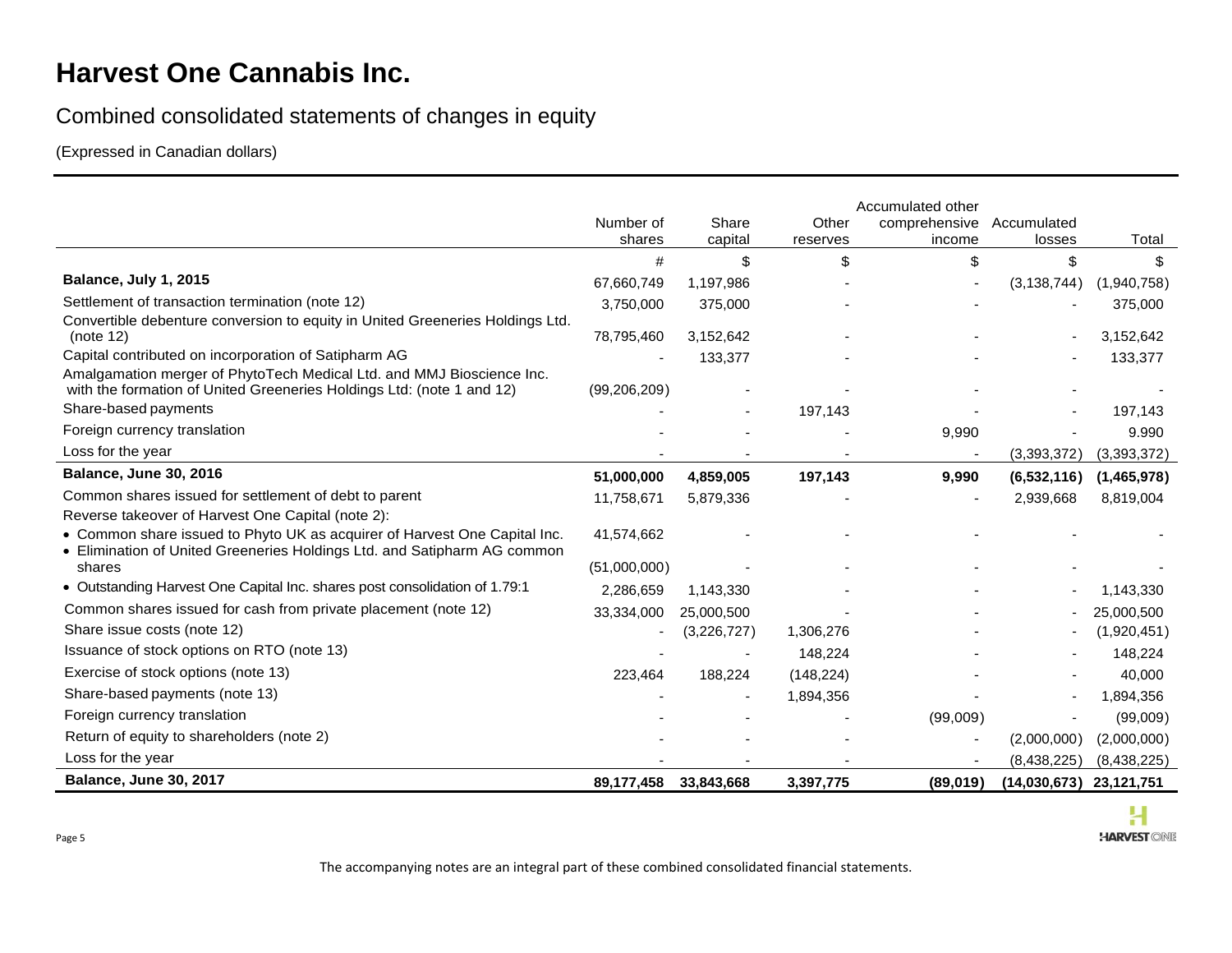### Combined consolidated statements of cash flows

(Expressed in Canadian dollars)

| June 30<br>2017<br><b>Operating activities</b><br>Loss for the period<br>(8,438,225)                            | June 30<br>2016<br>\$<br>\$<br>(3,393,372) |
|-----------------------------------------------------------------------------------------------------------------|--------------------------------------------|
|                                                                                                                 |                                            |
|                                                                                                                 |                                            |
|                                                                                                                 |                                            |
|                                                                                                                 |                                            |
|                                                                                                                 |                                            |
| Adjustments to reconcile non-cash items                                                                         |                                            |
| Depreciation<br>1,095,754                                                                                       | 26,963                                     |
| (103, 417)<br>Inventory impairment adjustment                                                                   | 878,000                                    |
| Share-based payments (Note 15)<br>1,894,356                                                                     | 197,143                                    |
| Listing expense (Note 2)<br>2,097,509                                                                           |                                            |
| Interest expense<br>20,516                                                                                      |                                            |
| Unrealized gain on change in fair value of biological assets<br>(278, 601)                                      |                                            |
| Foreign exchange<br>(99,009)                                                                                    |                                            |
| Settlement costs                                                                                                | 375,000                                    |
| Other                                                                                                           | 14,162                                     |
| Changes in non-cash working capital                                                                             |                                            |
| Accounts receivable<br>36,921                                                                                   | (93, 137)                                  |
| Inventories<br>(422, 082)                                                                                       | (923, 887)                                 |
| (94, 889)<br>Prepaid expenses and deposit                                                                       | (20, 897)                                  |
| Accounts payable and accrued liabilities<br>269,447                                                             | 484,019                                    |
| (4,021,720)                                                                                                     | (2,456,006)                                |
|                                                                                                                 |                                            |
| <b>Investing activity</b>                                                                                       |                                            |
| Acquisition of property, plant and equipment<br>(3, 288, 590)                                                   | (3,009,455)                                |
| Acquisition of intangibles<br>(31, 165)                                                                         |                                            |
| Loan due from director                                                                                          | (100, 357)                                 |
| Repayment of loan to director<br>100,357                                                                        |                                            |
| (3, 219, 398)                                                                                                   | (3, 109, 812)                              |
| <b>Financing activities</b>                                                                                     |                                            |
| Repayment of borrowings<br>(492, 997)                                                                           | (77, 452)                                  |
| Proceeds from issuance of shares<br>25,040,500                                                                  | 133,337                                    |
| (1,920,451)<br>Share issue costs                                                                                |                                            |
| Distribution to MMJ<br>(2,000,000)                                                                              |                                            |
| Advances from related party, net<br>567,337                                                                     | 6,261,216                                  |
| Cash acquired at RTO<br>200,615                                                                                 |                                            |
| Transactions costs relating to RTO<br>(787, 903)                                                                |                                            |
| 20,607,101                                                                                                      | 6,317,101                                  |
| Change in cash and cash equivalents during the year<br>13,365,983                                               | 751,283                                    |
|                                                                                                                 |                                            |
| Cash and cash equivalents, beginning of year<br>880,337<br>Cash and cash equivalents, end of year<br>14,246,320 | 129,054<br>880,337                         |

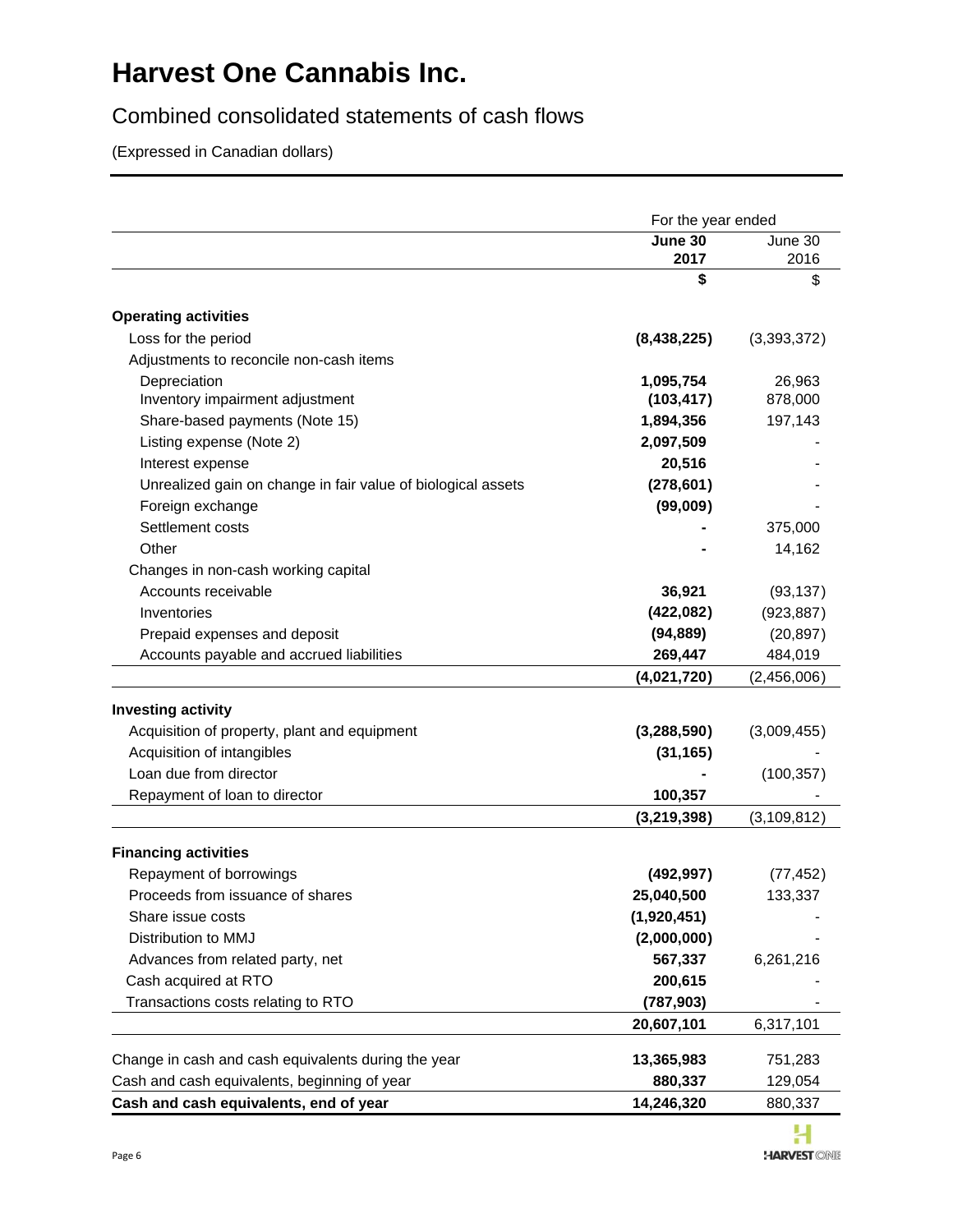Notes to the combined consolidated financial statements

For the years ended June 30, 2017 and 2016

(Expressed in Canadian dollars)

### **1. Nature of operations and going concern**

Harvest One Cannabis Inc. ("Harvest" or the "Company") was originally incorporated as Harvest One Capital Inc. on August 28, 2008 under the *British Columbia Company Act* and continues under the *Business Corporations Act of British Columbia*. The Company was classified as a Capital Pool Company ("CPC") as defined in the TSX Venture Exchange (the "TSX-V") Policy 2.4. Harvest is a publicly traded corporation, with its head office located at 2650 – 1066 West Hastings Street, Vancouver, BC, V7H 2J7. The Company's common shares are listed on TSX-V under the trading symbol "HVST", with MMJ PhytoTech Limited ("MMJ") controlling 60% of the outstanding common shares.

On April 26, 2017, the Company acquired 100% of the issued and outstanding shares of United Greeneries Holdings Ltd. ("United Greeneries") and Satipharm AG ("Satipharm") (the "Acquisition"). In connection with the Acquisition, the Company completed a \$25 million private placement and, immediately prior to the closing of the Acquisition, the Company completed a share consolidation on the basis of 1.79 pre-consolidation common shares to one post-consolidation common share. The Acquisition constituted the Company's "Qualifying Transaction" within the meaning of TSX-V policies (Note 2).

United Greeneries is a Canadian ACMPR Licensed Producer of medical cannabis and was formed on July 31, 2015 by way of an amalgamation pursuant to the British Columbia *Business Corporations Act* between MMJ Bioscience Inc. ("Bioscience"), the predecessor to United Greeneries, and 1032831 BC Ltd., a wholly-owned subsidiary of PhytoTech Medical (UK) PTY Ltd. ("Phyto UK"). United Greeneries continued to operate under the name MMJ Bioscience Inc. until August 17, 2016 when it changed its name to United Greeneries Holdings Ltd. (note 12)

Satipharm is a European pharmaceutical and nutraceutical company, specialized in the development, manufacturing and production of cannabis-based health and dietary products with a focus on legally accessible Cannabidiol ("CBD"). Satipharm was incorporated on August 11, 2015, under the *Swiss Code of Obligations* (Switzerland).

These combined consolidated financial statements have been prepared on a going concern basis, which assumes that the Company will be able to realize its assets and discharge its liabilities in the normal course of business. The Company's ability to continue in the normal course of operations is dependent on its ability to achieve profitable operation or raise additional capital through debt or equity financings. While the Company has been successful in raising capital in the past, there is no assurance it will be successful in closing further financing transactions in the future and as at the date of approving these financial statements the Company has not been granted a license to sell its cannabis inventory. The Company had a combined consolidated net loss of \$8,438,255 and negative operating cash flows of \$4,021,720 for the year ended June 30, 2017 and an accumulated deficit of \$14,030,673 as at June 30, 2017. These conditions indicate the existence of material uncertainties which that may cast significant doubt on the Company's ability to continue as a going concern. If the going concern basis were not appropriate for these combined consolidated financial statements, then significant adjustments would be necessary to the comprehensive loss and the financial position classifications.

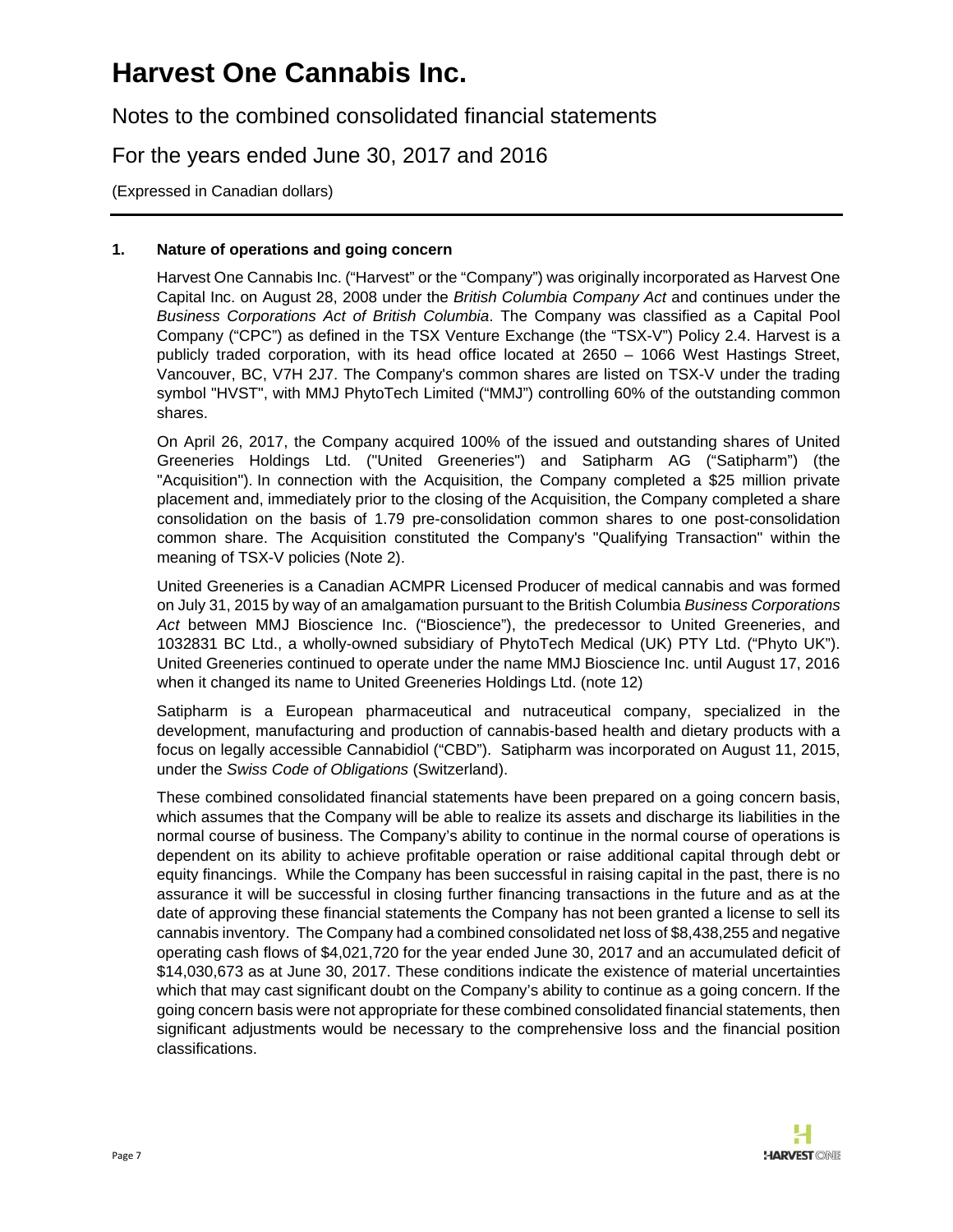Notes to the combined consolidated financial statements

For the years ended June 30, 2017 and 2016

(Expressed in Canadian dollars)

#### **2. Reverse take-over transaction**

On April 26, 2017, pursuant to a share exchange agreement dated December 7, 2016, the Company acquired from Phyto UK, a wholly owned subsidiary of MMJ PhytoTech Limited ("MMJ"), 100% of the issued and outstanding shares of United Greeneries and Satipharm for \$33,180,997 payable as follows:

- a) \$2,000,000 in cash;
- b) 41,574,662 common shares of the Company at \$0.75 per share.

For accounting purposes, the \$2,000,000 in cash paid to Phyto UK was treated as a return of equity to the original shareholder.

Further, in completing this transaction, the Company issued 11,758,671 common shares of the Company to MMJ to extinguish \$8,819,003 in intercompany debts. A gain of \$2,939,668 was recognized in equity on settlement of this debt in accordance with IAS 1*, Presentation of Financial Statements.* 

In connection with the Acquisition, the Company completed a \$25 million private placement, by issuing 33,334,000 units of the Company at \$0.75 per unit. Each unit consisted of one common share and one-half common share purchase warrant. Each whole warrant entitles the holder to acquire one common share of the Company for an exercise price of \$1.00 per share for a period of 36 months from issuance.

Immediately prior to closing of the Acquisition, the Company completed a share consolidation on the basis of 1.79 pre-consolidation common shares to one post-consolidation common share, and changed its name from Harvest One Capital Inc. to Harvest One Cannabis Inc. The Acquisition constituted the Company's Qualifying Transaction within the meaning of TSX-V policies. Further, in connection with the completion of its Qualifying Transaction, the Company obtained final approval to list its common shares on the TSX-V as a Tier 1 Industrial or Life Sciences Issuer. The common shares began trading on the TSX-V on April 28, 2017 under the symbol "HVST".

The transaction has been accounted for as a reverse take-over ("RTO") that does not constitute a business combination for accounting purposes. The Company's legal subsidiaries, United Greeneries and Satipharm, have been treated as the accounting acquirer and Harvest One, the legal parent, has been treated as the accounting acquiree.

| Consideration transferred:                               |                 |
|----------------------------------------------------------|-----------------|
| Fair value of 2,286,659 post-consolidated Harvest shares | \$<br>1,143,328 |
| Fair value of 223,464 post-consolidation Harvest options | 148,225         |
|                                                          | 1,291,553       |
| Net assets acquired:                                     |                 |
| Cash and cash equivalents                                | 200.615         |
| Accounts payable and accrued liabilities                 | (218, 668)      |
|                                                          | (18,053)        |
| Excess attributed to cost of listing                     | \$<br>1,273,500 |
| Listing costs:                                           |                 |
| Legal                                                    | 497,367         |
| Professional, consulting and other fees                  | 326,642         |
|                                                          | 2,097,509       |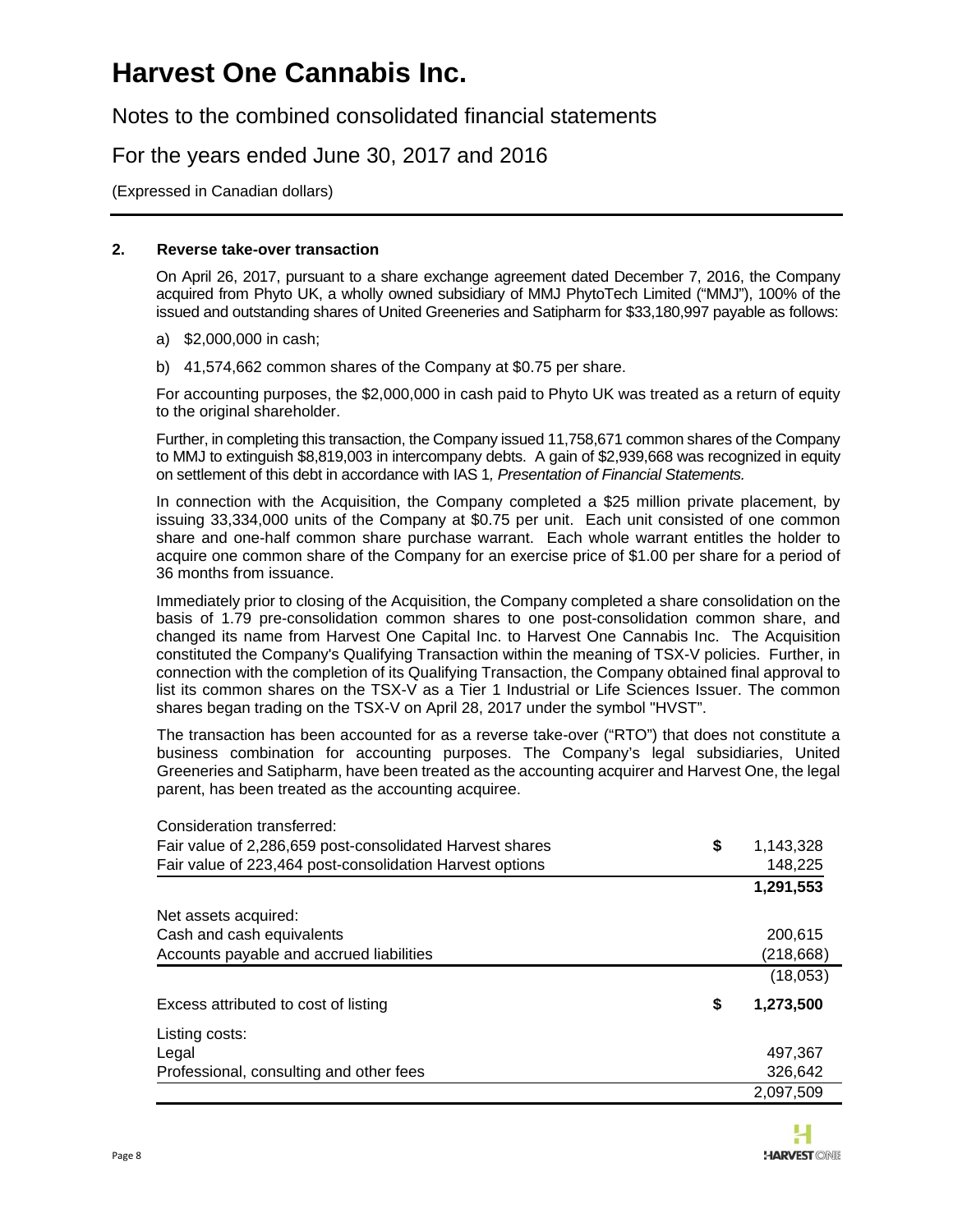Notes to the combined consolidated financial statements

### For the years ended June 30, 2017 and 2016

(Expressed in Canadian dollars)

#### **2. Reverse take-over transaction (continued)**

For accounting purposes, these combined consolidated financial statements reflect a continuation of the financial position, operating results and cash flows from the Company's legal subsidiaries, United Greeneries and Satipharm.

#### **3. Basis of presentation**

#### *a) Statement of compliance*

These combined consolidated financial statements have been prepared in accordance with International Financial Reporting Standards as issued by the International Accounting Standards Board ("IFRS")

These combined consolidated financial statements were approved by the Board of Directors and authorized for issue on September 28, 2017.

#### *b) Basis of measurement*

These combined consolidated financial statements are presented in Canadian dollars and are prepared on a historical cost basis, except for biological assets, inventory and certain financial instruments which are carried at fair value.

#### **4. Significant accounting policies**

The significant accounting policies set out below have been applied consistently to all periods presented in these combined consolidated financial statements, unless otherwise indicated.

*a) Basis of consolidation* 

These combined consolidated financial statements incorporate the financial statements of the Company and its subsidiaries. The accounts of subsidiaries are prepared for the same reporting period as the parent company, using consistent accounting policies. Intercompany transactions, balances and unrealized gains or losses on transactions are eliminated. The table below lists the Company's subsidiaries and the ownership interests in each:

| <b>Subsidiary</b>                   | <b>Jurisdiction</b> | % ownership | <b>Accounting</b><br>method |
|-------------------------------------|---------------------|-------------|-----------------------------|
| United Greeneries Holding Ltd.      | Canada              | 100%        | Consolidation               |
| United Greeneries Ltd.              | Canada              | 100%        | Consolidation               |
| United Greeneries Operations Ltd.   | Canada              | 100%        | Consolidation               |
| United Greeneries Saskatchewan Ltd. | Canada              | 100%        | Consolidation               |
| Satipharm AG Switzerland            | Switzerland         | 100%        | Consolidation               |
| Satipharm Canada                    | Canada              | 100%        | Consolidation               |
| Satipharm Australia                 | Australia           | 100%        | Consolidation               |
| Satipharm Europe Ltd.               | U.K.                | 100%        | Consolidation               |

The comparative figures presented in these combined consolidated financial are those of the combined financial statements of United Greeneries Holdings Ltd. and Satipharm AG Switzerland and include all entities in the above table.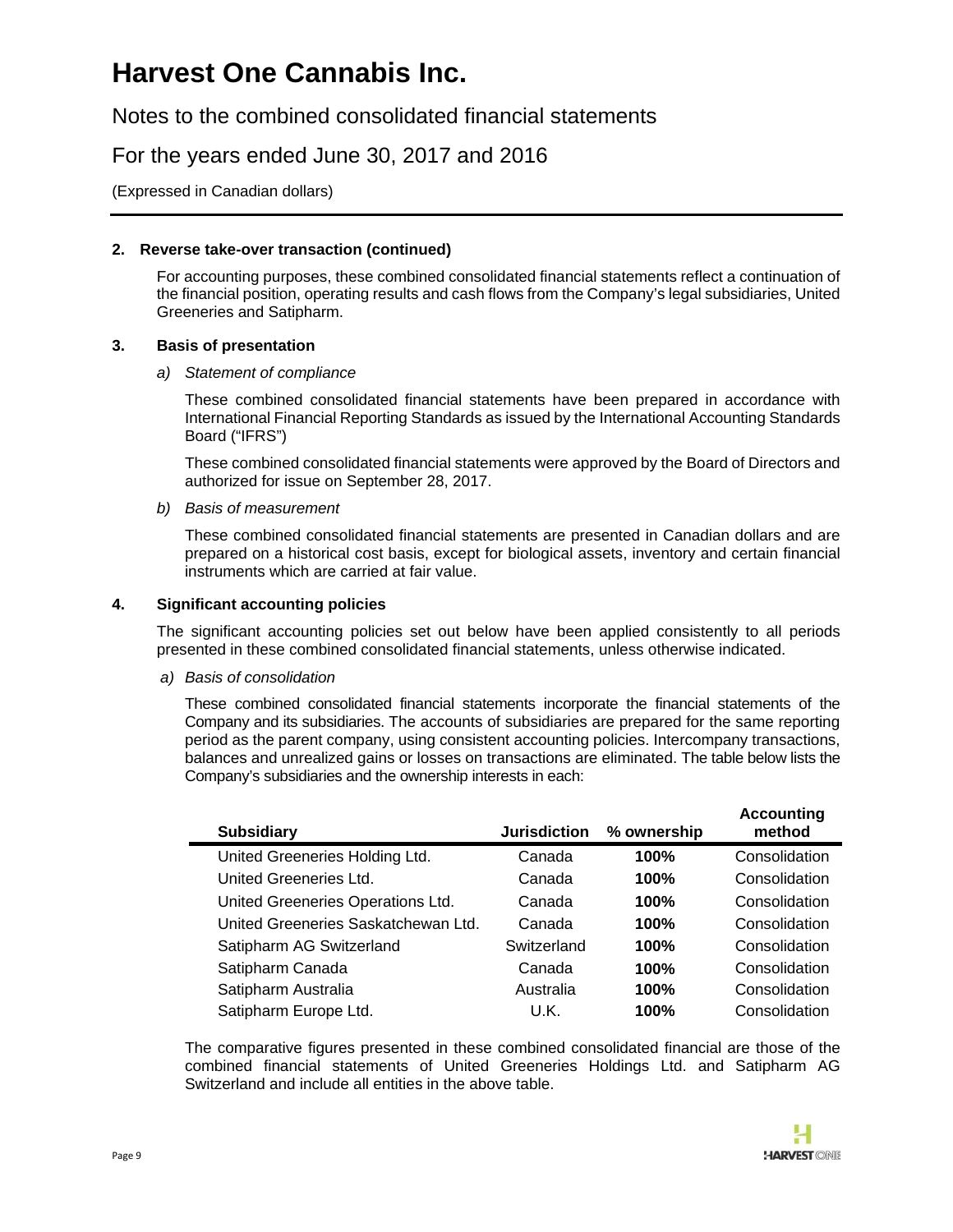Notes to the combined consolidated financial statements

For the years ended June 30, 2017 and 2016

(Expressed in Canadian dollars)

#### **4. Significant accounting policies (continued)**

#### *b) Foreign currency translation*

The presentation and functional currency of the Company is the Canadian dollar. The individual financial statements of each subsidiary are presented in the currency of the primary economic environment in which the entity operates (its functional currency).

Foreign currency transactions are translated into the individual entity's functional currency at the exchange rates in effect on the date of the transactions. Monetary assets and liabilities denominated in foreign currencies at the statement of financial position date are translated to the functional currency of the individual entity at the foreign exchange rate applicable at that date. Realized and unrealized exchange losses are recognized through combined consolidated statement of loss and comprehensive loss.

Non-monetary assets and liabilities that are measured in terms of historical cost in a foreign currency are translated using the exchange rate at the date of the transaction.

The assets and liabilities of foreign operations are translated in Canadian dollars at year-end exchange rates while income and expenses, and cash flows are translated into Canadian dollars using average exchange rates. Exchange differences resulting from translating foreign operations are recognized in other comprehensive loss and accumulated in equity.

*c) Cash and cash equivalents* 

Cash and cash equivalents consist of cash on hand and highly liquid investments with maturities of three months or less that are readily convertible to known amounts of cash and which are subject to insignificant risk of change in value.

*d) Biological assets* 

The Company measures biological assets consisting of medical cannabis plants at fair value less costs to sell up to the point of harvest, which becomes the basis for the cost of inventory. Seeds are measured at fair market value. Unrealized gains or losses arising from changes in fair value less costs to sell during the year are included in the results of operations of the related year.

*e) Inventory* 

Inventories of harvested finished goods and packing materials are valued at the lower of cost and net realizable value. Inventories of harvested cannabis are transferred from biological assets at their fair value at harvest, which becomes the initial deemed cost. Any subsequent post-harvest costs are capitalized to inventory to the extent that cost is less than net realizable value.

Inventories of purchased product are valued at the lower of cost and net realizable value.

Net realizable value is determined as the estimated selling price in the ordinary course of business less the estimated costs of completion and the estimated costs necessary to make the sale.

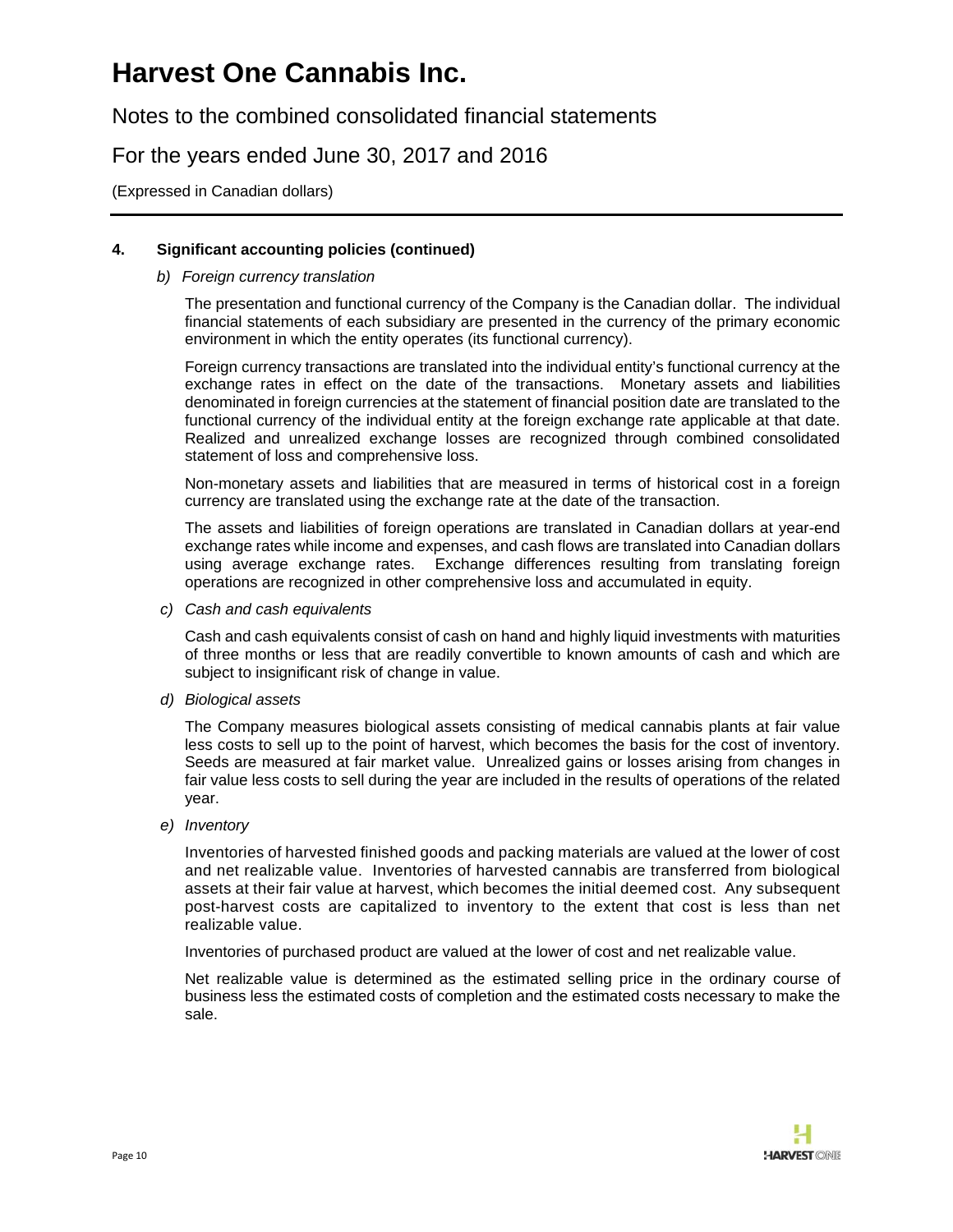Notes to the combined consolidated financial statements

### For the years ended June 30, 2017 and 2016

(Expressed in Canadian dollars)

#### **4. Significant accounting policies (continued)**

#### *f) Property, plant and equipment*

Property, plant and equipment is measured at cost less accumulated depreciation and impairment losses. Depreciation is provided on a declining balance basis over the asset's useful life commencing from the time the asset is available for use.

The depreciation rates used for each class of depreciable asset are:

| Plant and equipment    | <b>20%</b>                    |
|------------------------|-------------------------------|
| Office equipment       | 20 <sub>%</sub>               |
| Buildings              | 4%                            |
| Leasehold improvements | Straight line over lease term |

An asset's residual value and useful life are reviewed during each financial year and adjusted if appropriate. Gains and losses on disposal of an item are determined by comparing the proceeds from disposal with the carrying amount of the item and recognized in the combined consolidated statement of loss and comprehensive loss.

Assets under construction are transferred to the appropriate category of property, plant and equipment when available for use and depreciation of the asset commences at that point.

*g) Leases* 

Leases of property, plant and equipment where the Company as lessee has substantially all the risks and rewards of ownership are classified as finance leases. Finance leases are capitalized at the lease's inception at the fair value of the leased property or, if lower, the present value of the minimum lease payments. The corresponding rental obligations, net of finance charges, are included in other short-term and long-term payables. Each lease payment is allocated between the liability and finance cost. The finance cost is charged to the combined consolidated statement of loss and comprehensive loss over the lease period so as to produce a constant periodic rate of interest on the remaining balance of the liability for each period.

Property, plant and equipment acquired under finance leases is depreciated over the shorter of the asset's useful life and the lease term if there is no reasonable certainty that the Company will obtain ownership at the end of the lease term. Leases in which a significant portion of the risks and rewards of ownership are not transferred to the Company as lessee are classified as operating leases. Payments made under operating leases (net of any incentives received from the lessor) are charged to the combined consolidated statement of loss and comprehensive loss on a straight-line basis over the period of the lease.

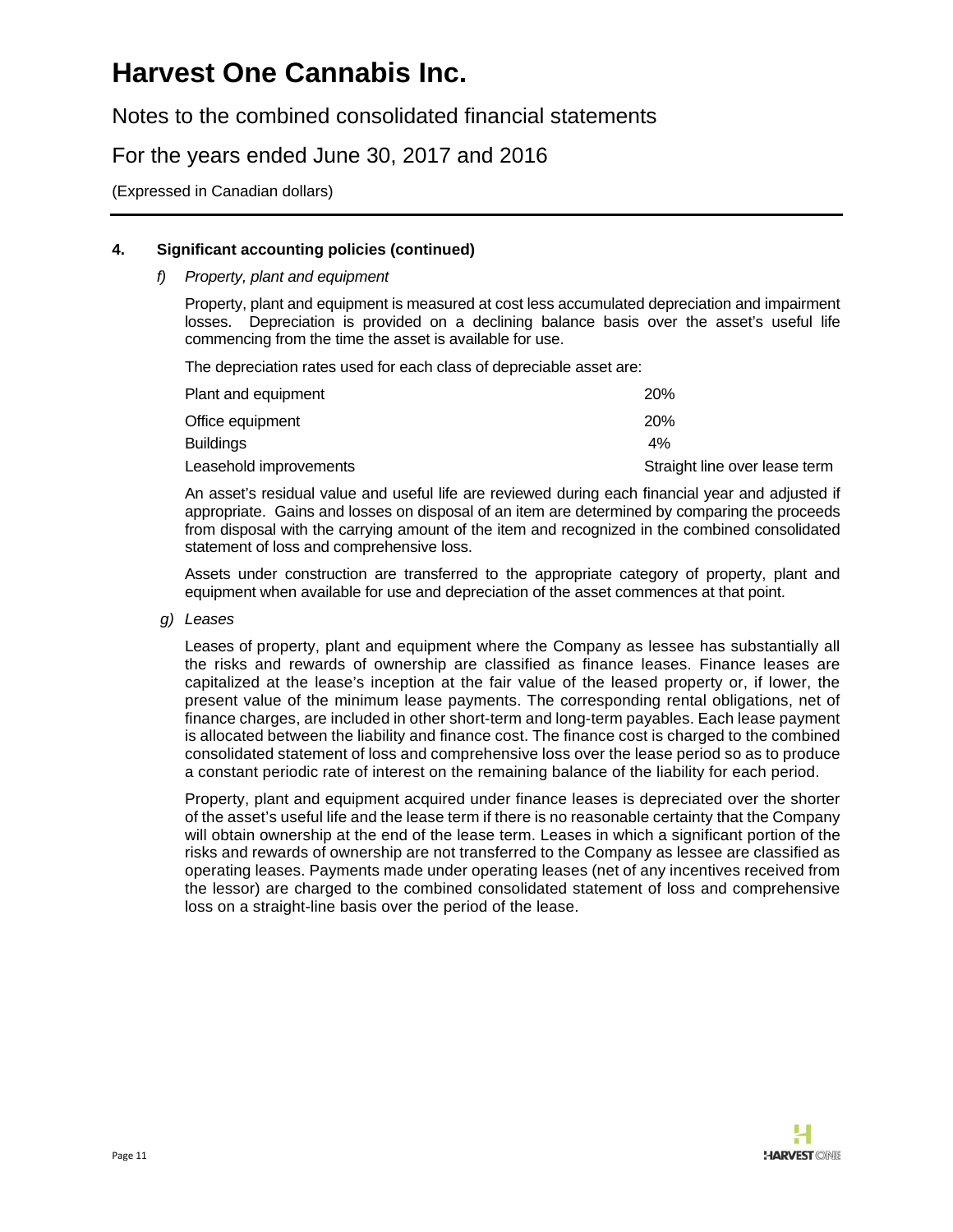Notes to the combined consolidated financial statements

For the years ended June 30, 2017 and 2016

(Expressed in Canadian dollars)

### **4. Significant accounting policies (continued)**

#### *h) Impairment of long-lived assets*

Long-lived assets, including property, plant and equipment and intangible assets are reviewed to determine whether there is any indication that these assets have impairment at each statement of financial position date or whenever events or changes in circumstances indicate that the carrying amount of an asset may exceed its recoverable amount. For the purpose of impairment testing, assets that cannot be tested individually are grouped together into the smallest group of assets (the cash-generating unit, or "CGU"). The recoverable amount of an asset or a CGU is the higher of its fair value, less costs to sell, and its value in use. If the carrying amount of an asset exceeds its recoverable amount, an impairment charge is recognized immediately in the combined consolidated statement of loss and comprehensive loss by the amount by which the carrying amount of the asset exceeds the recoverable amount. Where an impairment loss subsequently reverses, the carrying amount of the asset is increased to the lesser of the revised estimate of recoverable amount, and the carrying amount that would have been recorded had no impairment loss been recognized previously.

*i) Share capital* 

The Company's common shares, warrants and options are classified as equity instruments. Incremental costs directly related to the issue of new shares or options are shown in equity as a deduction, net of tax, from the proceeds. For equity offerings of units consisting of a common share and warrant, when both instruments are classified as equity, the Company does not bifurcate the proceeds between the common share and the other equity instrument.

*j) Revenue recognition* 

Revenue is recognized at the fair value of consideration received or receivable. Revenue from the sale of goods is recognized when all the following conditions have been satisfied:

- The Company has transferred to the buyer the significant risks and rewards of ownership of the goods;
- The Company retains neither continuing managerial involvement to the degree usually associated with ownership nor effective control over the goods sold;
- The amount of revenue can be measured reliably;
- It is probable that the economic benefits associated with the transaction will flow to the entity; and
- The costs incurred or to be uncured in respect of the transaction can be measured reliably.
- *k) Loss per share*

Basic loss per share is calculated by dividing net loss by the weighted average number of shares of common stock outstanding during the year. Diluted loss per share is calculated similarly but includes potential dilution from the exercise of common stock warrants and conversion of debt to equity, except when the effect would be anti-dilutive.

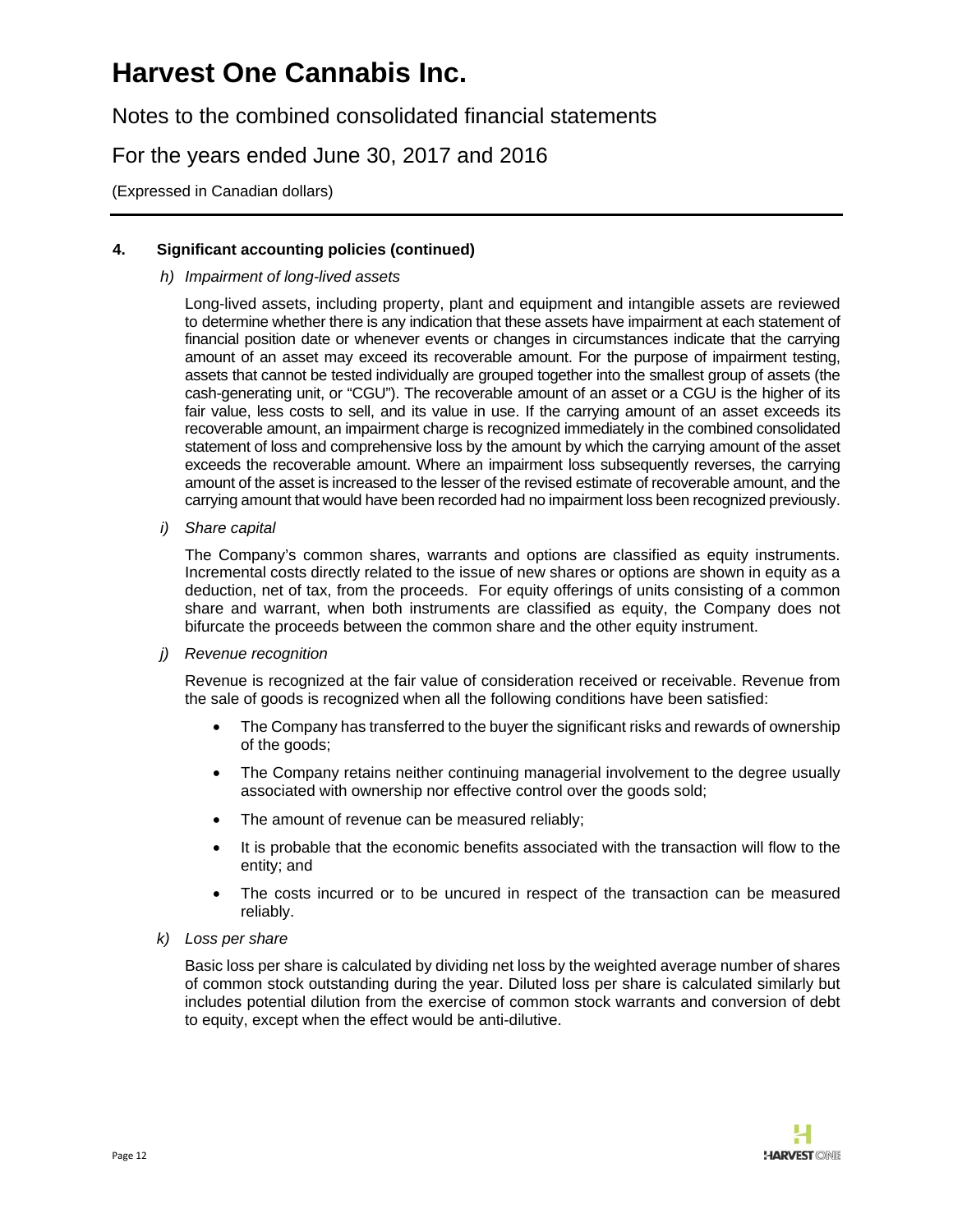Notes to the combined consolidated financial statements

For the years ended June 30, 2017 and 2016

(Expressed in Canadian dollars)

#### **4. Significant accounting policies (continued)**

*l) Income taxes* 

Deferred income tax assets and liabilities are recognized for the future tax consequences attributable to differences between the carrying amounts of existing assets and liabilities for accounting purposes, and their respective tax bases. Deferred income tax assets and liabilities are measured using tax rates that have been enacted or substantively enacted applied to taxable income in the years in which those temporary differences are expected to be recovered or settled. The effect on deferred income tax assets and liabilities of a change in statutory tax rates is recognized in combined consolidated statement of loss and comprehensive loss in the year of change. Deferred income tax assets are recorded when their recoverability is considered probable and are reviewed at the end of each reporting period.

*m) Share-based compensation* 

The Company measures equity settled share-based payments based on their fair value at the grant date and recognizes compensation expense over the vesting period based on the Company's estimate of equity instruments that will eventually vest. Expected forfeitures are estimated at the date of grant and subsequently adjusted if further information indicates actual forfeitures may vary from the original estimate. The impact of the revision of the original estimate is recognized in profit or loss such that the cumulative expense reflects the revised estimate. For share based payments granted to non-employees the compensation expense is measured at the fair value of the good and services received except where the fair value cannot be estimated in which case it is measured at the fair value of the equity instruments granted. The fair value of share-based compensation to non-employees is periodically re-measured until the counterparties performance is complete, and any change therein is recognized over the period and in the same manner as if the Company had paid cash instead of paying with or using equity instruments. Consideration paid by employees or non-employees on the exercise of stock options is recorded as share capital and the related share-based compensation is transferred from other reserves to share capital.

*n) Financial instruments* 

#### *Financial assets*

All financial assets (including assets designated at fair value through profit or loss) are recognized initially on the date at which the Company becomes a party to the contractual provisions of the instrument. The Company derecognizes a financial asset when the contractual rights to the cash flows from the asset expire, or it transfers the rights to receive the contractual cash flows on the financial asset in a transaction in which substantially all the risks and rewards of ownership of the financial asset are transferred.

The Company classifies its financial assets as financial assets at fair value through profit or loss or loans and receivables. A financial asset is classified at fair value through profit or loss if it is classified as held for trading or is designated as such upon initial recognition. Financial assets at fair value through profit or loss are measured at fair value, and changes therein are recognized in profit or loss.

Loans and receivables are financial assets with fixed or determinable payments that are not quoted in an active market. Such assets are recognized initially at fair value. Subsequent to initial recognition loans and receivables are measured at amortized cost using the effective interest method, less any impairment losses.

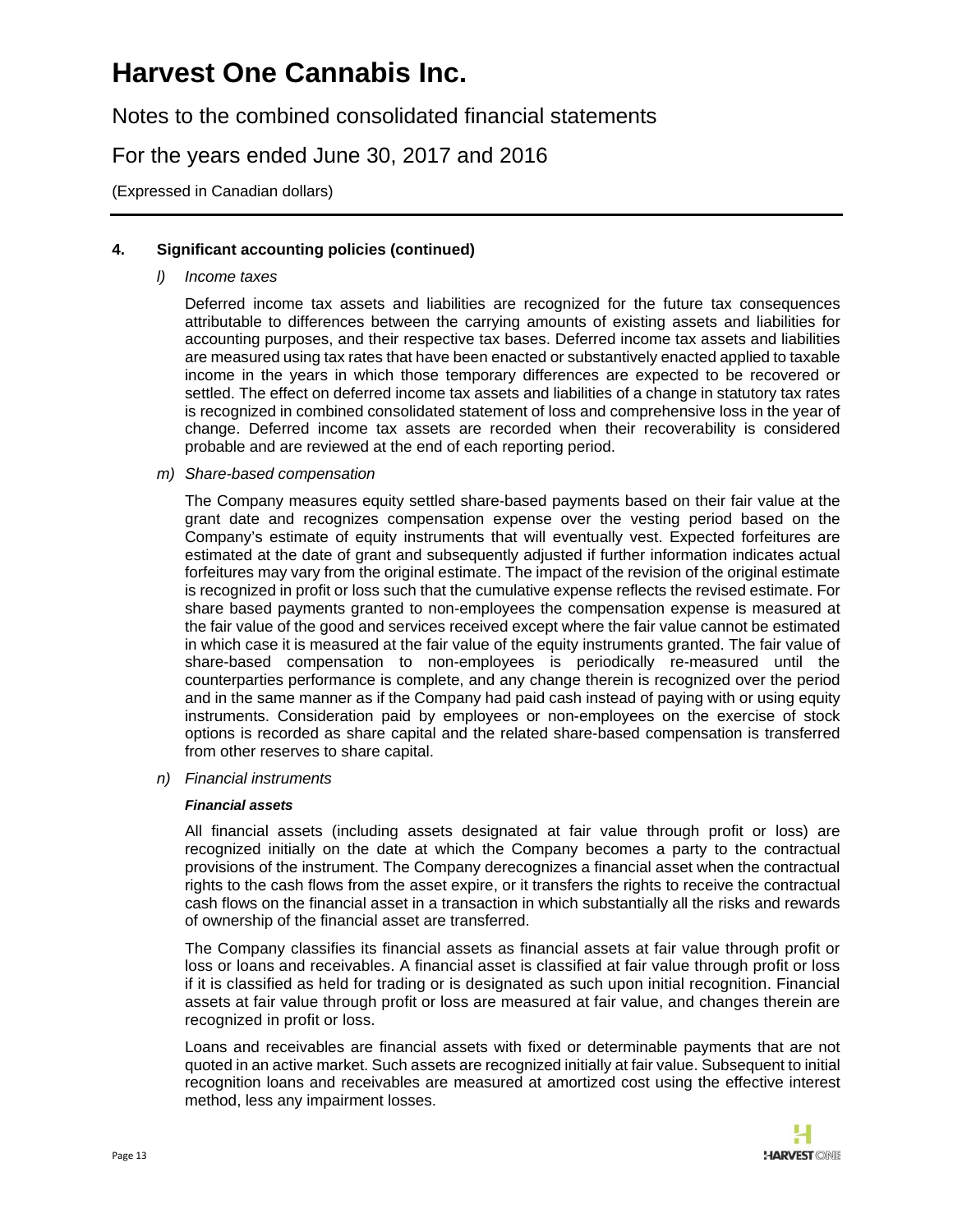Notes to the combined consolidated financial statements

### For the years ended June 30, 2017 and 2016

(Expressed in Canadian dollars)

### **4. Significant accounting policies (continued)**

#### *n) financial instruments (continued)*

#### *Financial liabilities*

All financial liabilities (including liabilities designated at fair value through profit or loss) are recognized initially on the date at which the Company becomes a party to the contractual provisions of the instrument. The Company derecognizes a financial liability when its contractual obligations are discharged, cancelled or expire.

The Company classifies its financial liabilities as either financial liabilities at fair value through profit or loss or other liabilities. Subsequent to initial recognition other liabilities are measured at amortized cost using the effective interest method. Financial liabilities at fair value are stated at fair value with changes being recognized in the combined consolidated statement of loss and comprehensive loss.

#### *Classification of financial instruments*

The Company classifies its financial assets and liabilities depending on the purpose for which the financial instruments were acquired, their characteristics, and management intent as outlined below:

|                                          | Giassification                    |
|------------------------------------------|-----------------------------------|
| Cash and cash equivalents                | Fair value through profit or loss |
| Accounts receivable                      | Loans and receivables             |
| Accounts payable and accrued liabilities | Other liabilities                 |
| Notes payable                            | Other liabilities                 |
| Due to related party                     | Other liabilities                 |

#### *Transaction costs*

Transaction costs that are directly attributable to the acquisition or issue of financial assets and financial liabilities (other than financial assets and financial liabilities at fair value through profit or loss) are added to or deducted from the fair value of the financial assets or financial liabilities, as appropriate, on initial recognition. Transaction costs directly attributable to the acquisition of financial assets or financial liabilities at fair value through profit or loss are recognized immediately in profit or loss.

#### *Impairment of financial assets*

Financial assets, other than those classified at fair value through profit or loss, are assessed for indicators of impairment at the end of each reporting period or whenever circumstances dictate. Financial assets are considered to be impaired when there is objective evidence that, as a result of one or more events that occurred after the initial recognition of the financial asset, the estimated future cash flows of the investment have been affected.

#### *o) Critical accounting estimates and judgments*

The preparation of the combined consolidated financial statements in conformity with IFRS requires management to make judgments, estimates and assumptions that affect the application of accounting policies and the reported amounts of assets, liabilities, income and expenses. Actual results may differ from these estimates. Estimates and underlying assumptions are reviewed on an ongoing basis. Revisions to accounting estimates are recognized in the period in which the estimates are revised and in any future periods affected.



Classification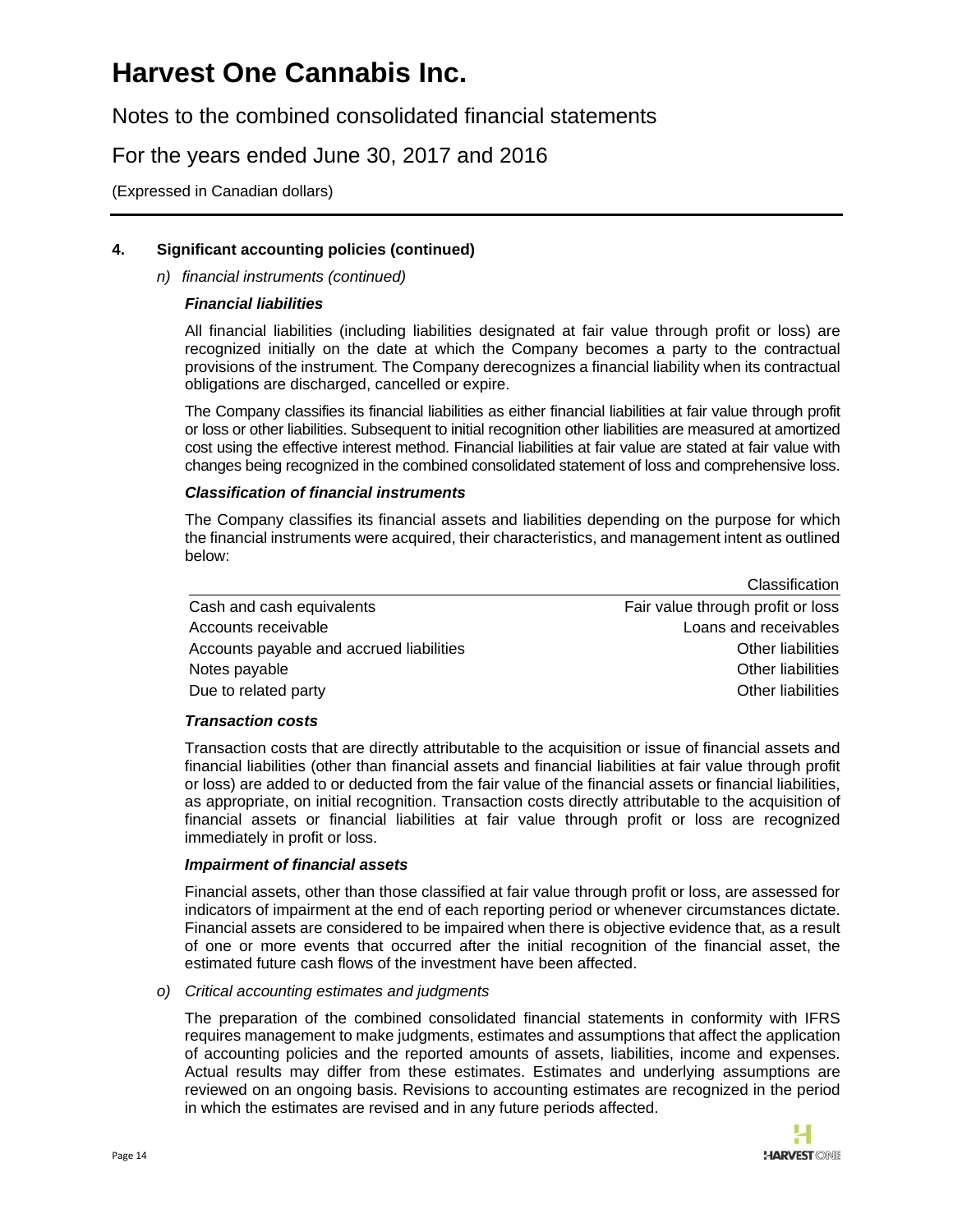Notes to the combined consolidated financial statements

### For the years ended June 30, 2017 and 2016

(Expressed in Canadian dollars)

#### **4. Significant accounting policies (continued)**

*o) Critical accounting estimates and judgments (continued)* 

#### *Biological assets and inventory*

In calculating the fair value of biological assets and inventory, management is required to make a number of estimates, including estimating the stage of growth of the cannabis up to the point of harvest, harvesting costs, selling costs, sales price, wastage and expected yields for the cannabis plants. In calculating final inventory values, management is required to determine an estimate of spoiled or expired inventory and compares the inventory cost to estimated net realizable value.

#### *Estimated useful lives and depreciation of property, plant and equipment*

Depreciation and amortization of property, plant and equipment are dependent upon estimates of useful lives and when the asset is available for use, which are determined through the exercise of judgment. The assessment of any impairment of these assets is dependent upon estimates of recoverable amounts that take into account factors such as economic and market conditions and the useful lives of assets.

#### *Share-based compensation*

In calculating the share-based compensation expense, key estimates such as the rate of forfeiture of options granted, the expected life of the option, the volatility of the Company's stock price and the risk-free interest rate are used.

#### *Warrants*

In calculating the value of the warrants, the Company includes key estimates such as the volatility of the Company's stock price, the value of the common share, and the risk-free interest rate.

#### *Business combinations*

Judgment is used in determining whether an acquisition is a business combination or an asset acquisition. The Company must determine whether it is the acquirer or acquiree in each acquisition. Under IFRS 3, the acquirer is the entity that obtains control of the acquiree in the acquisition. If it is not clear which company is the acquirer, additional information must be considered, such as the combined entity's relative voting rights, existence of a large minority voting interest, composition of the governing body and senior management, and the terms behind the exchange of equity interest.

*p) New and revised IFRS issued but not yet effective* 

#### *IFRS 15 Revenue from Contracts with Customers ("IFRS 15")*

IFRS 15 was issued by the IASB in May 2014 and specifies how and when revenue should be recognized based on a five-step model, which is applied to all contracts with customers. On April 12, 2016, the IASB published final clarifications to IFRS 15 with respect to identifying performance obligations, principal versus agent considerations, and licensing. IFRS 15 becomes effective for annual periods beginning on or after January 1, 2018 with early adoption permitted.

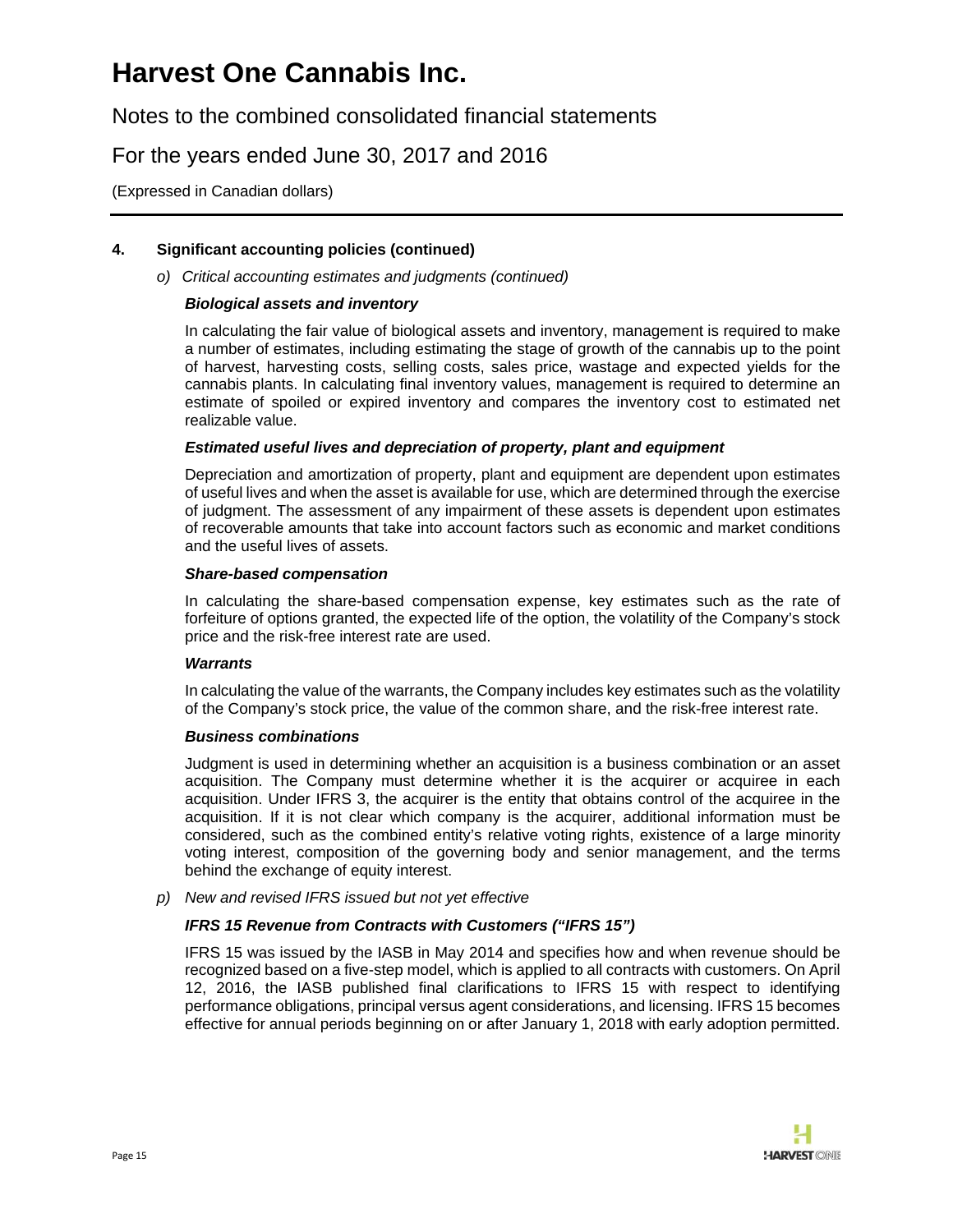Notes to the combined consolidated financial statements

### For the years ended June 30, 2017 and 2016

(Expressed in Canadian dollars)

### **4. Significant accounting policies (continued)**

*p) New and revised IFRS issued but not yet effective (continued)*

#### *IFRS 9 Financial Instruments ("IFRS 9")*

IFRS 9 was issued by the IASB in November 2009 and October 2010 and will replace IAS 39. IFRS 9 uses a single approach to determine whether a financial asset is measured at amortized cost or fair value, replacing the multiple rules in IAS 39. The approach in IFRS 9 is based on how an entity manages its financial instruments in the context of its business model and the contractual cash flow characteristics of the financial assets. Two measurement categories continue to exist to account for financial liabilities in IFRS 9, fair value through profit or loss ("FVTPL") and amortized cost. Financial liabilities held-for-trading are measured at FVTPL, and all other financial liabilities are measured at amortized cost unless the fair value option is applied.

The treatment of embedded derivatives under the new standard is consistent with IAS 39 and is applied to financial liabilities and non-derivative hosts not within the scope of the standard. The effective date of IFRS 9 is January 1, 2018.

#### *IFRS 16 Leases ("IFRS 16")*

IFRS 16 was issued by the IASB in January 2016 and specifies the requirements to recognize, measure, present and disclose leases. IFRS 16 is effective for annual periods beginning on or after January 1, 2019 with early adoption permitted.

The Company is assessing the impact of the new or revised IFRS standards in issue but not yet effective on its financial position and financial performance.

#### **5. Accounts receivable**

The summary of the Company's receivables is as follows:

|                                   | June 30<br>2017 | June 30<br>2016 |
|-----------------------------------|-----------------|-----------------|
|                                   | S               | \$              |
| Taxes receivable from governments | 138,422         | 172,609         |
| Loan to director                  | $\blacksquare$  | 100,357         |
| Trade and other receivables       | 41,619          | 44,353          |
|                                   | 180,041         | 317,319         |

At the reporting date, none of the receivables were past due or impaired.

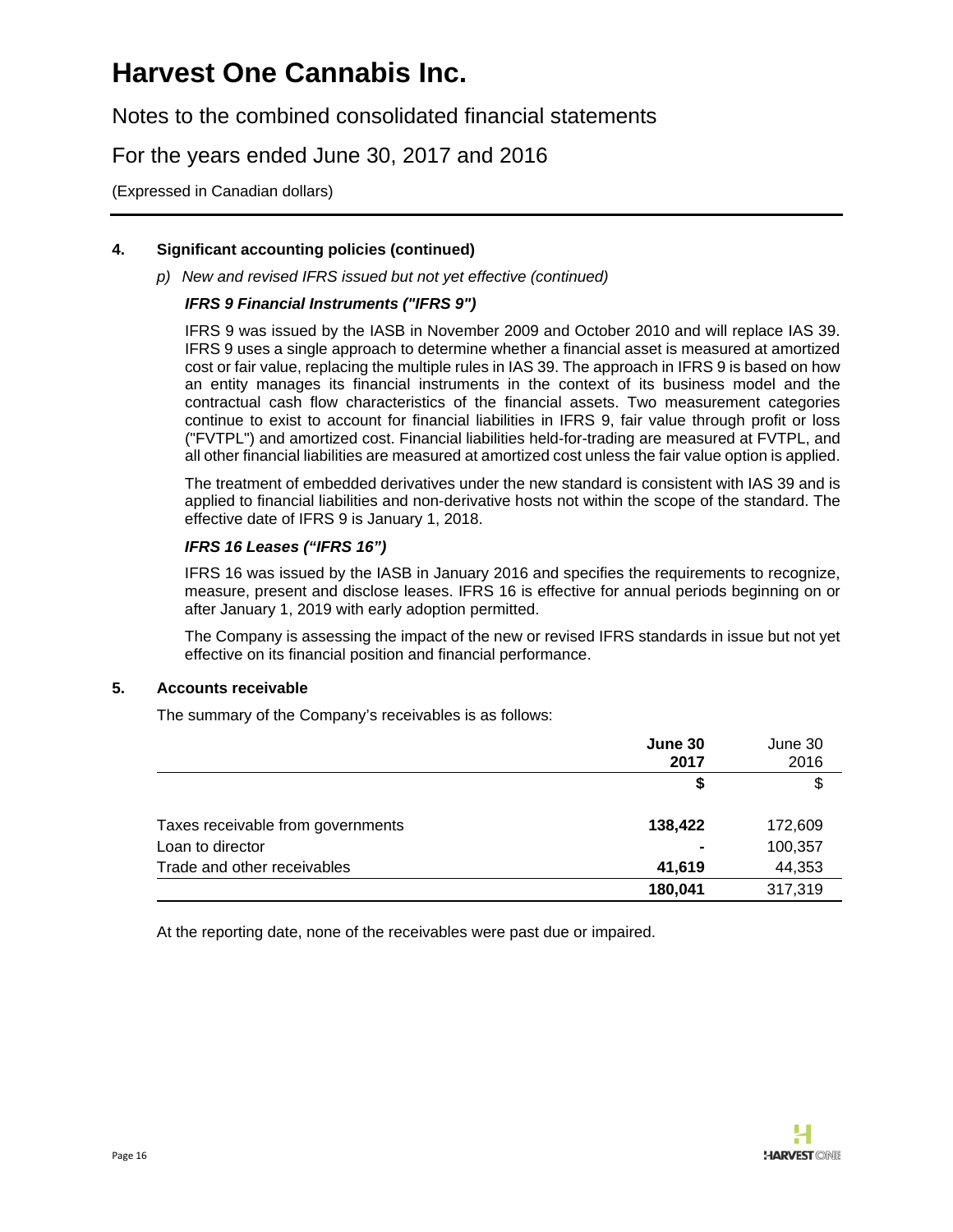Notes to the combined consolidated financial statements

### For the years ended June 30, 2017 and 2016

(Expressed in Canadian dollars)

#### **6. Biological assets**

The Company's biological assets consist of seeds and medical cannabis plants. The continuity of biological assets for the years ended June 30, 2017 and 2016 was as follows:

|                                                                              | June 30<br>2017 | June 30<br>2016 |
|------------------------------------------------------------------------------|-----------------|-----------------|
|                                                                              | S               | \$              |
| Balance, beginning of year                                                   |                 |                 |
| Purchase of seeds                                                            | 20.914          | $\blacksquare$  |
| Changes in fair value less costs to sell due to biological<br>transformation | 670,368         | -               |
| Transferred to inventory upon harvest                                        | (580, 793)      | -               |
| Balance, end of year                                                         | 110,489         |                 |

As at June 30, 2017, included in the carrying amount of biological assets was \$20,914 in seeds and \$89,575 in live plants (\$Nil in seeds and \$Nil in live plants at June 30, 2016).

The significant assumptions used in determining the fair value of medical cannabis pants are as follows:

- wastage of plants based on their various stages;
- yield by strain of plant;
- percentage of costs incurred to date compared to the total costs to be incurred are used to estimate the fair value of an in-process plant; and
- percentage of costs incurred for each stage of plant growth was estimated.

On average, the growth cycle is 15 weeks. All of the plants are to be harvested as agricultural produce (i.e. medical cannabis) and as at June 30, 2017, on average, were 37% complete, compared to Nil% average stage of completion as at June 30, 2016. Mother plants, or bearer plants, are plants grown for the purpose of taking cuttings in order to grow more quantity of the same plant. Bearer plants are critical to the success of the business however, are not measured for accounting purposes. Bearer plants are plants that, once mature, are held solely to grow produce over their useful life.

Biological assets are measured using Level 3 inputs. The Company estimates the harvest yields for the plants at various stages of growth. As of June 30, 2017, it is expected that the Company's biological assets will yield approximately 92,510 grams compared to Nil grams at June 30, 2016. The Company's estimates are, by their nature, subject to change. Changes in the anticipated yield will be reflected in future changes in the fair value of the biological assets.

#### **7. Inventories**

Inventories consist of dry cannabis, Gelpell CBD capsules, and supplies and consumables for use in the production of inventories and the transformation of biological assets.

As at June 30, 2017, the Company held 124.79 kg of dry cannabis compared with Nil kg at June 30, 2016.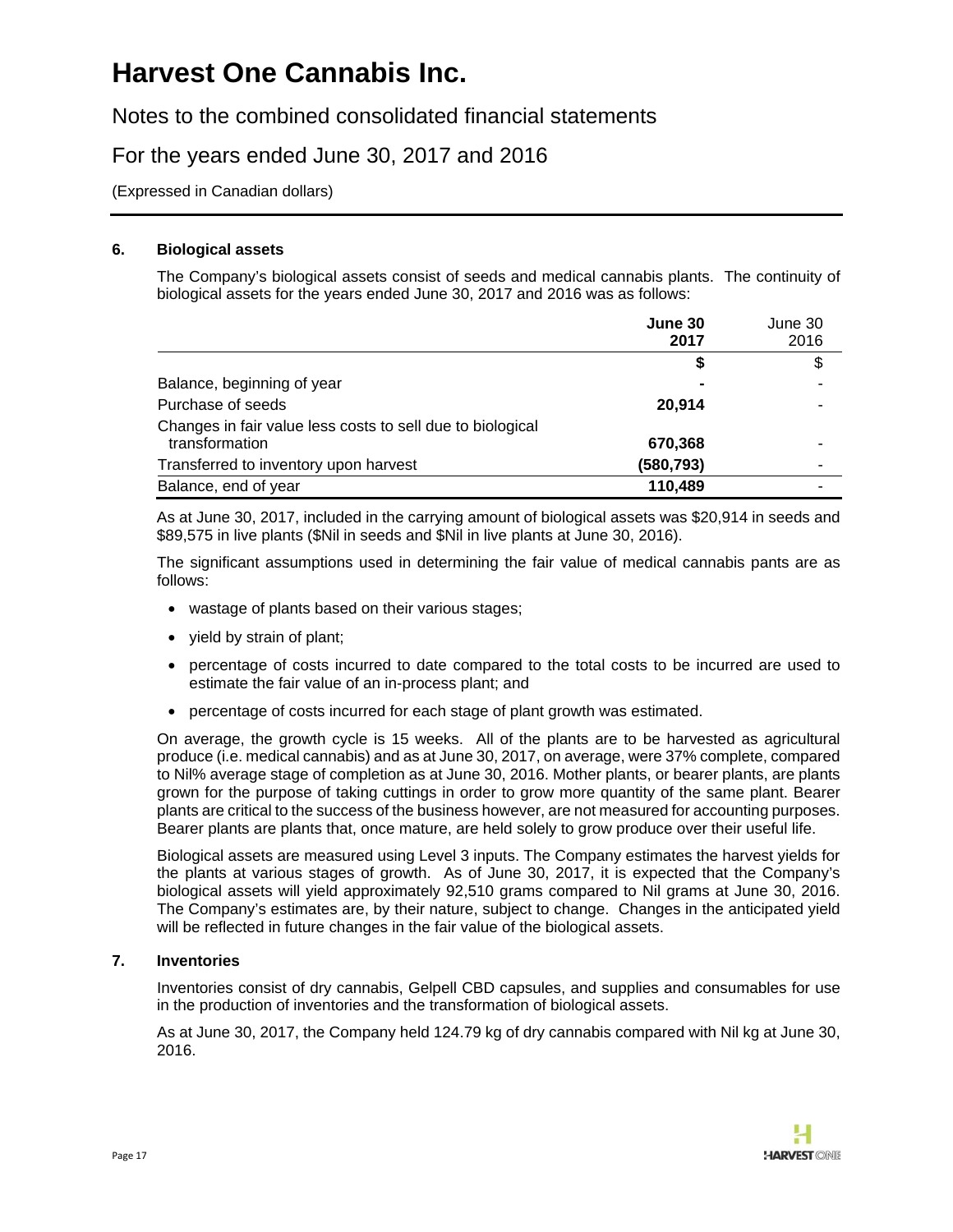Notes to the combined consolidated financial statements

### For the years ended June 30, 2017 and 2016

(Expressed in Canadian dollars)

#### **7. Inventories (continued)**

Inventories was comprised of the following items:

|                             | June 30<br>2017 | June 30<br>2016 |
|-----------------------------|-----------------|-----------------|
|                             | \$              | \$              |
| Dry cannabis finished goods | 571,919         |                 |
| Supplies                    | 33,057          |                 |
| CBD capsules                | 608,708         | 520,073         |
|                             | 1,213,684       | 520,073         |

Cost of inventory is recognized as an expense and included in cost of goods sold. Included in costs of goods sold for the year ended June 30, 2017 is a \$278,601 unrealized gain on changes in the fair value of biological assets and \$102,180 related to the cost of purchased CBD capsules.

During the year ended June 30, 2016, management conducted a review of inventory for the purpose of ensuring that the amount of inventory recognized on the statement of financial position is note being carried at an amount higher than its recoverable amount. Due to issues related to Government approvals and the lack of sales activities between June 2016 to December 2016, the Company impaired \$878,000 of inventory for the year ended June 30, 2016. During the year ended June 30, 2017, the Company re-evaluated the inventory impairment provision, taking into account the Company's sales from January 2017 through to subsequent to year end and as a result reduced the provision by \$103,417.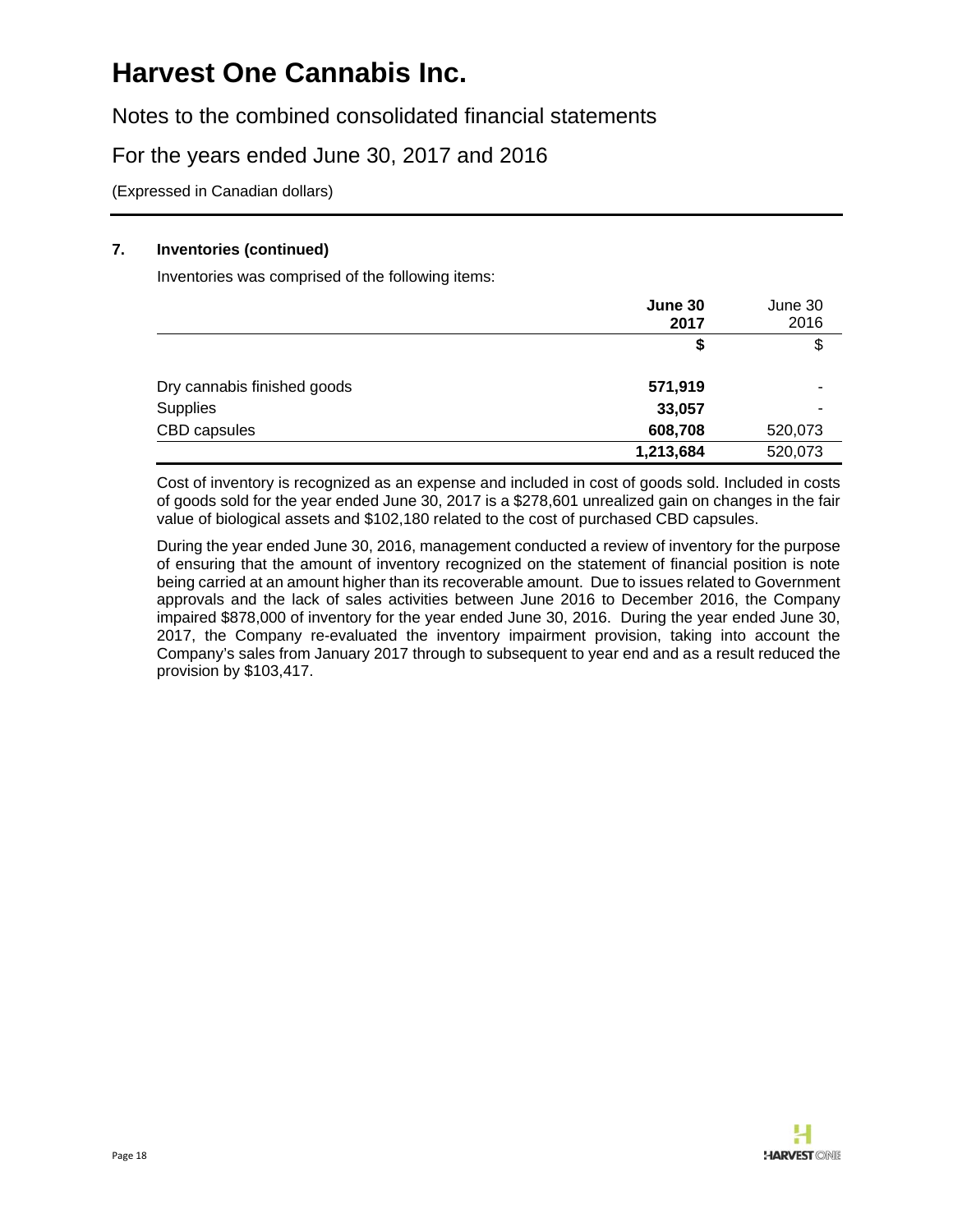Notes to the combined consolidated financial statements

### For the years ended June 30, 2017 and 2016

(Expressed in Canadian dollars)

### **8. Property, plant and equipment**

The summary of the Company's property, plant and equipment is as follows:

|                                 | Office    | Plant &   |                |                 | Leasehold    | Construction in |           |
|---------------------------------|-----------|-----------|----------------|-----------------|--------------|-----------------|-----------|
|                                 | equipment | equipment | Land           | <b>Building</b> | improvements | progress        | Total     |
|                                 | \$        | \$        | \$             | ß.              | \$           |                 | \$        |
| Cost                            |           |           |                |                 |              |                 |           |
| July 1, 2015                    | 24,373    | 124,449   |                | 1,393,600       | 1,916,237    |                 | 3,458,659 |
| Additions                       | 64,332    | 1,839,390 |                |                 | 1,105,733    |                 | 3,009,455 |
| June 30, 2016                   | 88,705    | 1,963,839 | $\blacksquare$ | 1,393,600       | 3,021,970    |                 | 6,468,114 |
| <b>Accumulated depreciation</b> |           |           |                |                 |              |                 |           |
| July 1, 2015                    | 5,779     | 32,414    |                | 146,792         | 223,488      |                 | 408,473   |
| Depreciation                    | 10,856    | 16,107    |                |                 |              |                 | 26,963    |
| June 30, 2016                   | 16,635    | 48,521    | $\sim$         | 146,792         | 223,488      | $\sim$          | 435,436   |
| Net book value                  |           |           |                |                 |              |                 |           |
| June 30, 2016                   | 72,070    | 1,915,318 | $\sim$         | 1,246,808       | 2,798,482    |                 | 6,032,678 |
| Cost                            |           |           |                |                 |              |                 |           |
| July 1, 2016                    | 88,705    | 1,963,838 |                | 1,393,600       | 3,021,970    |                 | 6,468,113 |
| Additions                       | 122,034   | 219,806   | 431,000        | 2,440,381       | 23,618       | 50,581          | 3,287,420 |
| Disposals                       |           | (2,308)   |                |                 |              |                 | (2,308)   |
| June 30, 2017                   | 210,739   | 2,181,336 | 431,000        | 3,833,981       | 3,045,588    | 50,581          | 9,753,225 |
| <b>Accumulated depreciation</b> |           |           |                |                 |              |                 |           |
| July 1, 2016                    | 16,635    | 48,521    |                | 146,792         | 223,489      |                 | 435,437   |
| Depreciation                    | 27,680    | 259,317   |                | 43,932          | 763,935      |                 | 1,094,864 |
| Disposals                       |           | (2,590)   |                |                 |              |                 | (2,590)   |
| June 30, 2017                   | 44,315    | 305,248   | $\blacksquare$ | 190,724         | 987,424      |                 | 1,527,711 |
| Net book value                  |           |           |                |                 |              |                 |           |
| June 30, 2017                   | 166,424   | 1,876,088 | 431,000        | 3,643,257       | 2,058,164    | 50,581          | 8,255,514 |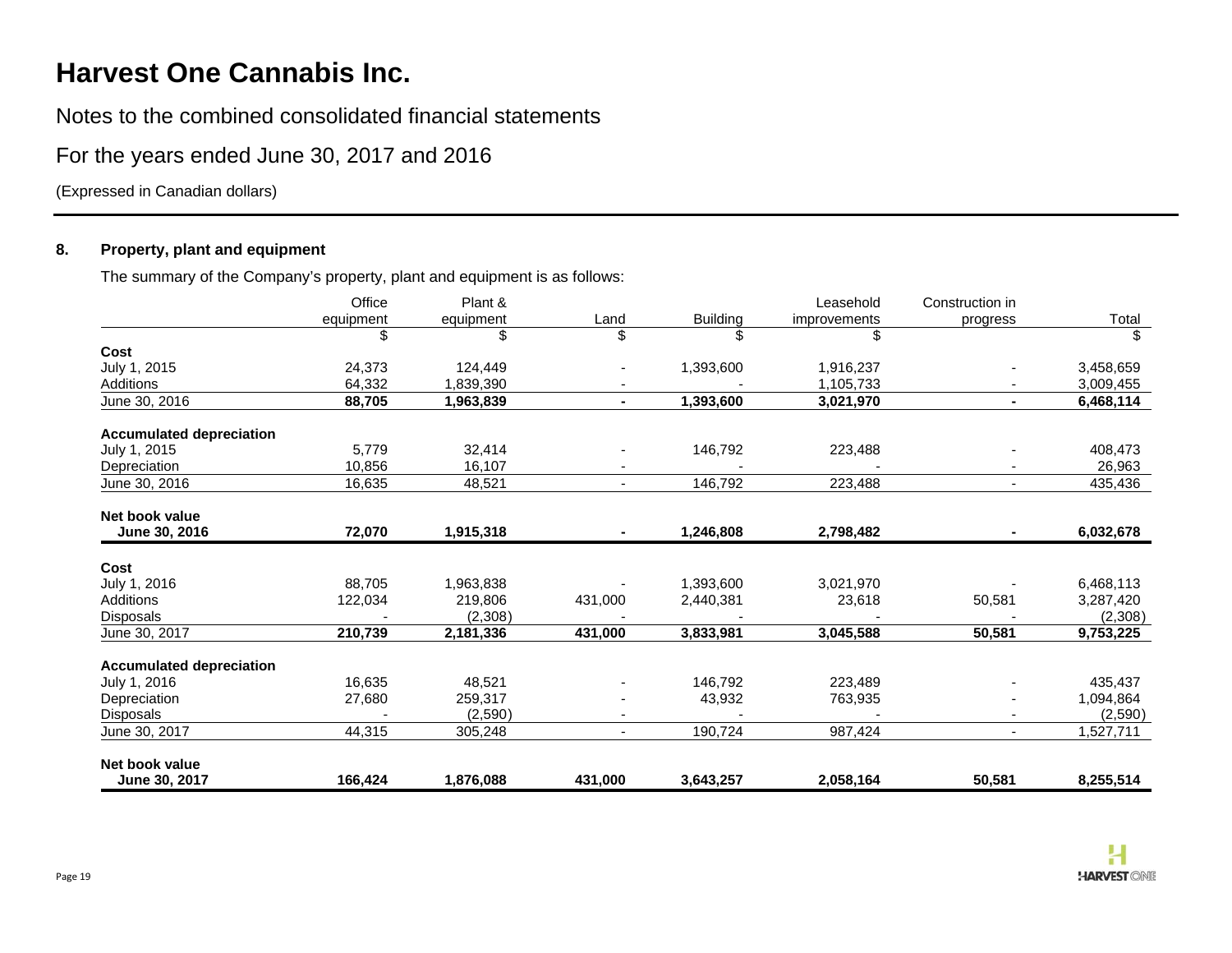Notes to the combined consolidated financial statements

For the years ended June 30, 2017 and 2016

(Expressed in Canadian dollars)

#### **8. Property and equipment (continued)**

On May 18, 2017, the Company purchased the land and building it previously leased and in which its current operations reside for cash consideration of \$2,862,000. The consideration was allocated between land and building as \$431,000 and \$2,431,000 respectively, with the amount allocated to the land being based on comparable transactions in the Duncan area. As part of the transaction the Company also repaid the lessor for an outstanding loan of \$391,404 (Note 10).

#### **9. Accounts payable and accrued liabilities**

|                  | June 30<br>2017 | June 30<br>2016 |
|------------------|-----------------|-----------------|
|                  | \$              | \$              |
| Trade payables   | 495,932         | 32,167          |
| Accruals         | 143,412         | 198,430         |
| Payroll payables | 120,439         | 46,758          |
| Other payables   | 7,165           | 1,480           |
|                  | 766,948         | 278,835         |

Trade payables are non-interest bearing and are normally settled on a 30-day basis. Other payables are non-interest bearing and have an average term of 30 days. All amounts are expected to be settled within twelve months.

#### **10. Notes payable**

|             | June 30<br>2017 | June 30<br>2016 |
|-------------|-----------------|-----------------|
|             |                 |                 |
|             |                 |                 |
|             |                 |                 |
| Current     | $\blacksquare$  | 88,633          |
| Non-current | $\blacksquare$  | 383,848         |
|             | $\blacksquare$  | 472,481         |

In April 2014, the Company issued a promissory note for \$650,000 to Elk Valley Properties in connection with leasehold improvements and renovations undertaken at the Duncan Facility. The unsecured promissory note bears interest at 5% per annum and is repayable monthly at \$9,186 per month for 84 months. The Company repaid the outstanding balance of the note of \$391,404 on May 26, 2017 in conjunction with the purchase of the Duncan Facility (Note 8).

#### **11. Due to related party**

|                      | June 30<br>2017 | June 30<br>2016 |
|----------------------|-----------------|-----------------|
|                      | ъ               | \$              |
| Due to related party | 234,390         | 8,486,056       |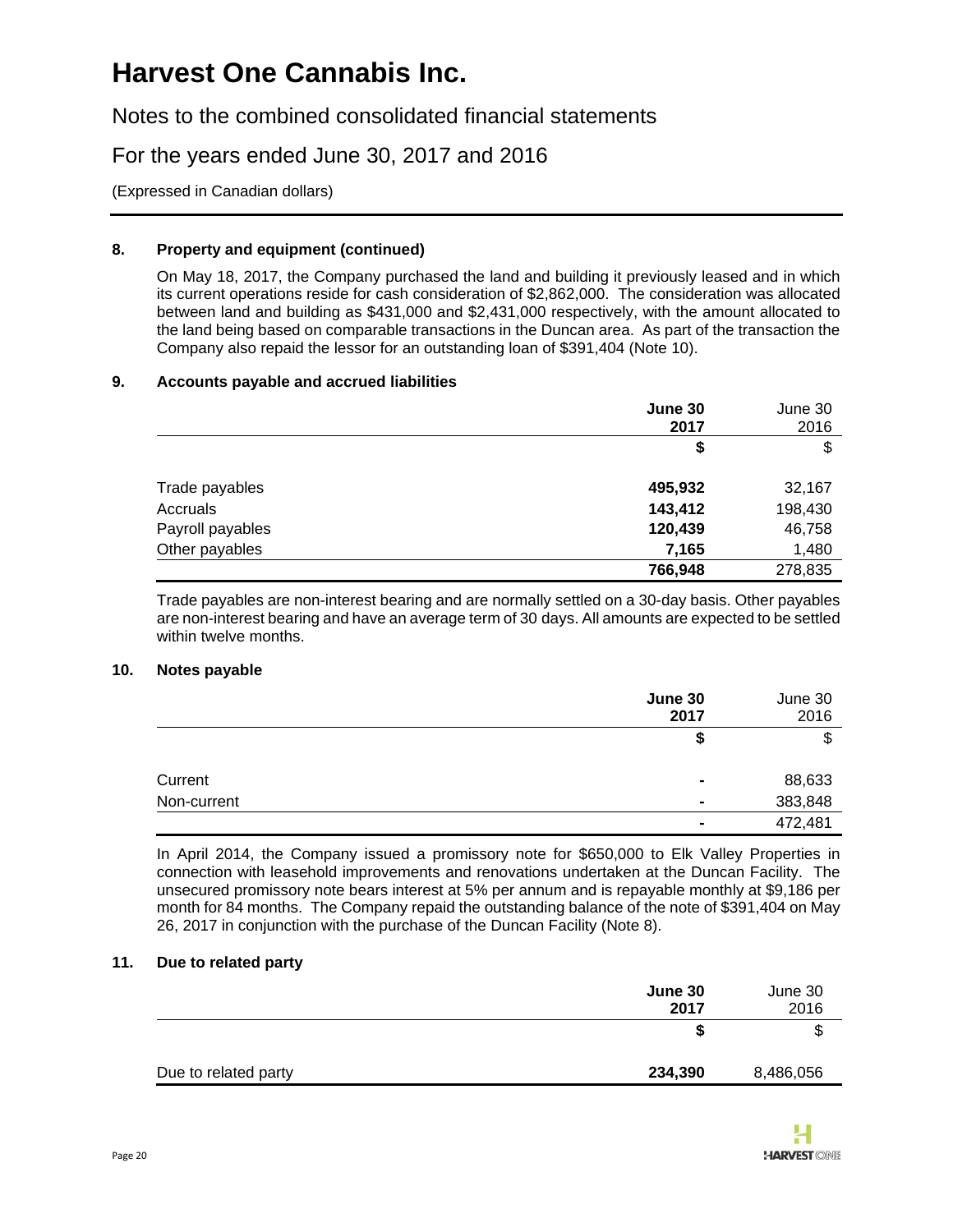Notes to the combined consolidated financial statements

For the years ended June 30, 2017 and 2016

(Expressed in Canadian dollars)

#### **11. Due to related party (continued)**

For the year ended June 30, 2016, the operational and funding requirements of the Company were supported by the Company's parent, MMJ prior to the RTO. As part of the RTO, the Company repaid \$8,819,004 to MMJ through the issuance of 11,758,671 common shares (Note 2). The Company recognized a gain on settlement of debt of \$2,939,668 which was recorded in equity in accordance with IAS 1, as the substance of the settlement is a transaction with a shareholder acting in their capacity as a shareholder. The amount due to the related party at June 30, 2017 is unsecured and interest free.

#### **12. Share capital**

#### *a) Authorized*

The Company has an unlimited number of authorized common shares with no par value.

*b) Issued capital*

#### For the year ended June 30, 2017:

Immediately prior to the completion of the RTO on April 26, 2017, the Company completed a consolidation of its common shares on the basis of 1.79 pre-consolidation share to one postconsolidation common share for a pre-RTO balance of 2,286,659 common shares outstanding in the Company (note 2).

Upon completion of the RTO (note 2), the Company issued a total of 41,474,662 common replacement shares to the previous shareholders of United Greeneries Holdings Inc. and Satipharm AG.

Concurrently with the completion of the RTO transaction, the Company settled \$8,819,004 of outstanding debt (principal and interest), due from United Greeneries and Satipharm to MMJ, through the issuance of 11,758,671 common shares. The fair value of the shares issued was estimated based on the valuation of units issued during private placement; comprised of one common share and one-half warrant. A residual fair-value method was used to determine the fair value of one common share resulting in \$5,879,336 of shares being issued and a gain on debt settlement of \$2,939,668 being recorded in equity in accordance with IAS 1 as the substance of the settlement is a transaction with a shareholder acting in their capacity as a shareholder (Note 11). The assumptions applied in calculating the fair value of the warrants were as follows:

|                                  | June 30  |
|----------------------------------|----------|
|                                  | 2017     |
|                                  |          |
| Risk-free interest rate          | $0.80\%$ |
| Expected life of options (years) | 3.00     |
| Expected annualized volatility   | 129.00%  |
| Expected dividend yield          | Nil      |

Further, the Company completed a private placement and issued 33,334,000 units at \$0.75 per unit for gross proceeds of \$25,000,500. Each unit consisted of one common share and one-half common share purchase warrant. Each whole warrant entitles the holder to acquire one common share of the Company for an exercise price of \$1.00 per warrant for a period of 36 months from issuance (Note 2)**.**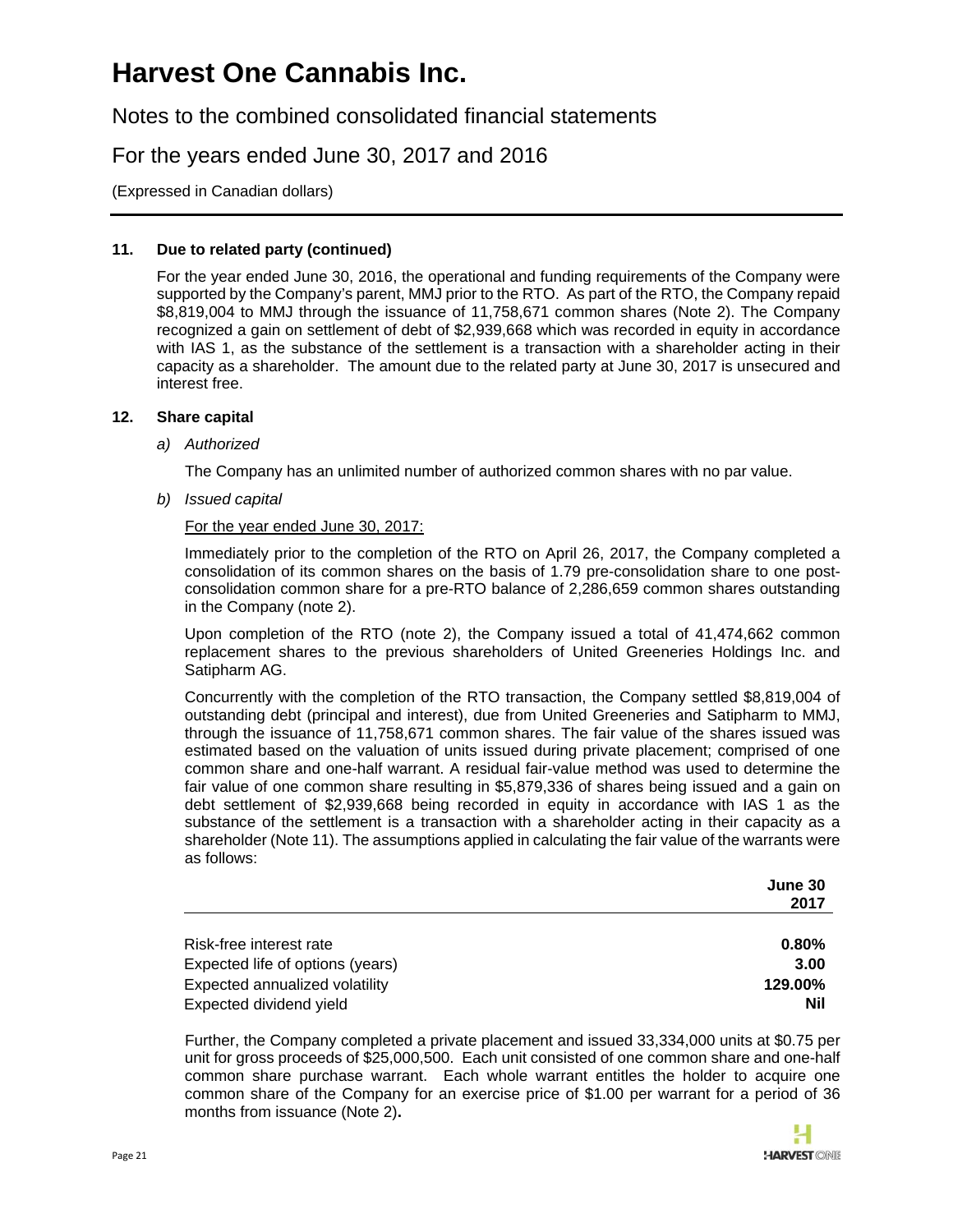Notes to the combined consolidated financial statements

### For the years ended June 30, 2017 and 2016

(Expressed in Canadian dollars)

#### **12. Share Capital (continued)**

*b) Issued capital (continued)*

#### For the year ended June 30, 2016:

United Greeneries was formed on July 31, 2015 by way of an amalgamation pursuant to the British Columbia *Business Corporations Act* between Bioscience and a wholly-owned subsidiary of Phyto UK ("the Merger").

Immediately preceding and as a condition of the Merger, outstanding convertible debentures in Bioscience Inc. of \$3,152,642 were settled through the issuance of 78,795,460 common shares of Bioscience. Concurrently, 99,206,209 shares of PhytoTech Medical Ltd. and MMJ Bioscience Inc. were amalgamated with 51,000,000 shares of the newly formed United Greeneries Holdings Ltd. being issued to MMJ.

On July 2, 2015, United Greeneries issued 3,750,000 common shares to a non-related entity for the termination of an agreement previously entered into for the acquisition of United Greeneries and Satipharm. The fair value of the shares issued pursuant to the agreement was \$375,000 and was expensed through the combined consolidated statement of loss and comprehensive loss.

#### **13. Other reserves**

Other reserves activity during the year is summarized as follows:

|                                         | <b>Stock</b> |           | Brokers' Contributed |           |
|-----------------------------------------|--------------|-----------|----------------------|-----------|
|                                         | Options      | Warrants  | Surplus              | Total     |
|                                         | \$           | \$        | \$                   | \$        |
| July 1, 2015                            |              |           |                      |           |
| Share-based payments (options issued by |              |           |                      |           |
| MMJ)                                    |              | ٠         | 197,143              | 197,143   |
| June 30, 2016                           |              | ۰         | 197,143              | 197,143   |
| Options issued                          | 1,601,811    |           | ۰.                   | 1,601,811 |
| Share-based payments (options issued by |              |           |                      |           |
| MMJ)                                    |              | ۰         | 292,545              | 292,545   |
| Warrants issued                         |              | 1,306,276 | ÷.                   | 1,306,276 |
| <b>June 30, 2017</b>                    | 1,601,811    | 1,306,276 | 489,688              | 3,397,775 |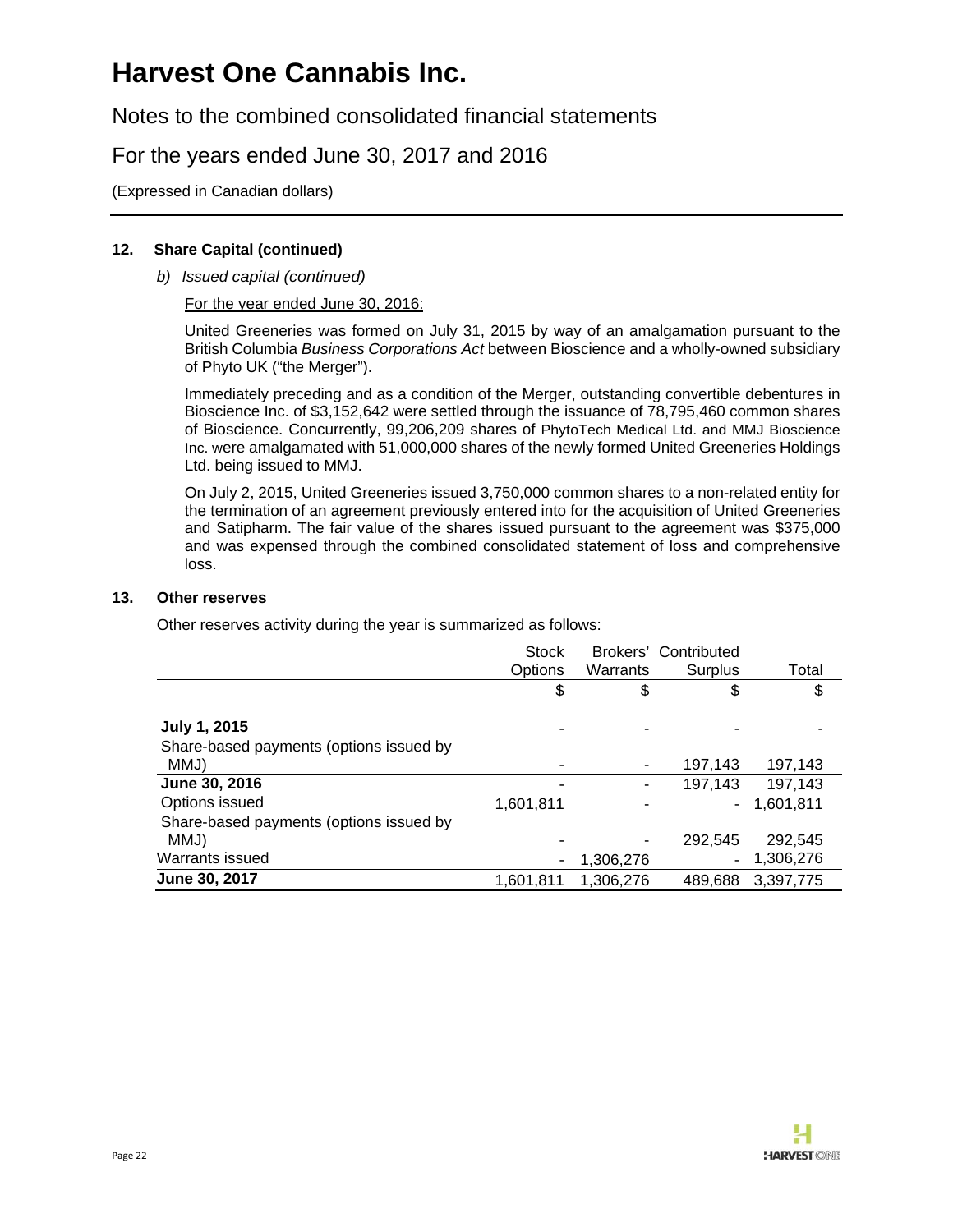Notes to the combined consolidated financial statements

### For the years ended June 30, 2017 and 2016

(Expressed in Canadian dollars)

#### **13. Other reserves (continued)**

#### *a) Stock options and share-based payments*

The Company has established a share purchase option plan whereby the Company's directors may from time to time grant share options to employees and non-employees. The maximum number of shares that maybe reserved for issuance under the Plan is 10% of the issued common shares of the Company. Vesting is determined by the Board of Directors.

The Company's stock options at June 30, 2017 and changes for the year ended are as follows:

|                                  |                | Weighted       |
|----------------------------------|----------------|----------------|
|                                  | <b>Number</b>  | average        |
|                                  | outstanding    | exercise price |
|                                  |                | \$             |
| June 30, 2015 and 2016           | $\blacksquare$ |                |
| Options acquired on RTO (note 2) | 40,000         | 0.179          |
| Granted                          | 8,050,000      | 0.75           |
| Options exercised                | (40,000)       | (0.179)        |
| June 30, 2017                    | 8,050,000      | 0.75           |

The following table discloses the number of options and vested options at June 30, 2017:

|                |                   | Weighted       |                           |                          |
|----------------|-------------------|----------------|---------------------------|--------------------------|
|                | Number of options |                | average Number of options |                          |
| Exercise price | outstanding       | exercise price | exercisable               | Expiry date              |
|                |                   | S              |                           |                          |
| 0.75           | 8,050,000         | 0.75           |                           | 1,830,000 April 27, 2022 |

The Company recorded \$1,601,811 for the year ended June 30, 2017 (for the year ended June 30, 2016 - \$Nil) in share-based compensation expense related to options.

In determining the amount of share-based compensation, the Company used the Black-Scholes option pricing model to establish the fair value of options granted during the year ended June 30, 2017 and 2016 by applying the following assumptions:

|                                  | June 30 |
|----------------------------------|---------|
|                                  | 2017    |
| Risk-free interest rate          | 0.80%   |
| Expected life of options (years) | 3.59    |
| Expected annualized volatility   | 128.23% |
| Expected dividend yield          | Nil     |

Volatility was estimated by using the historical volatility of other companies that the Company considers comparable, that have trading and volatility history prior to the Company becoming public. The expected life in years represents the period of time that options granted are expected to be outstanding. The risk-free rate was based on the zero-coupon Canada government bonds with a remaining term equal to the expected life of the option.

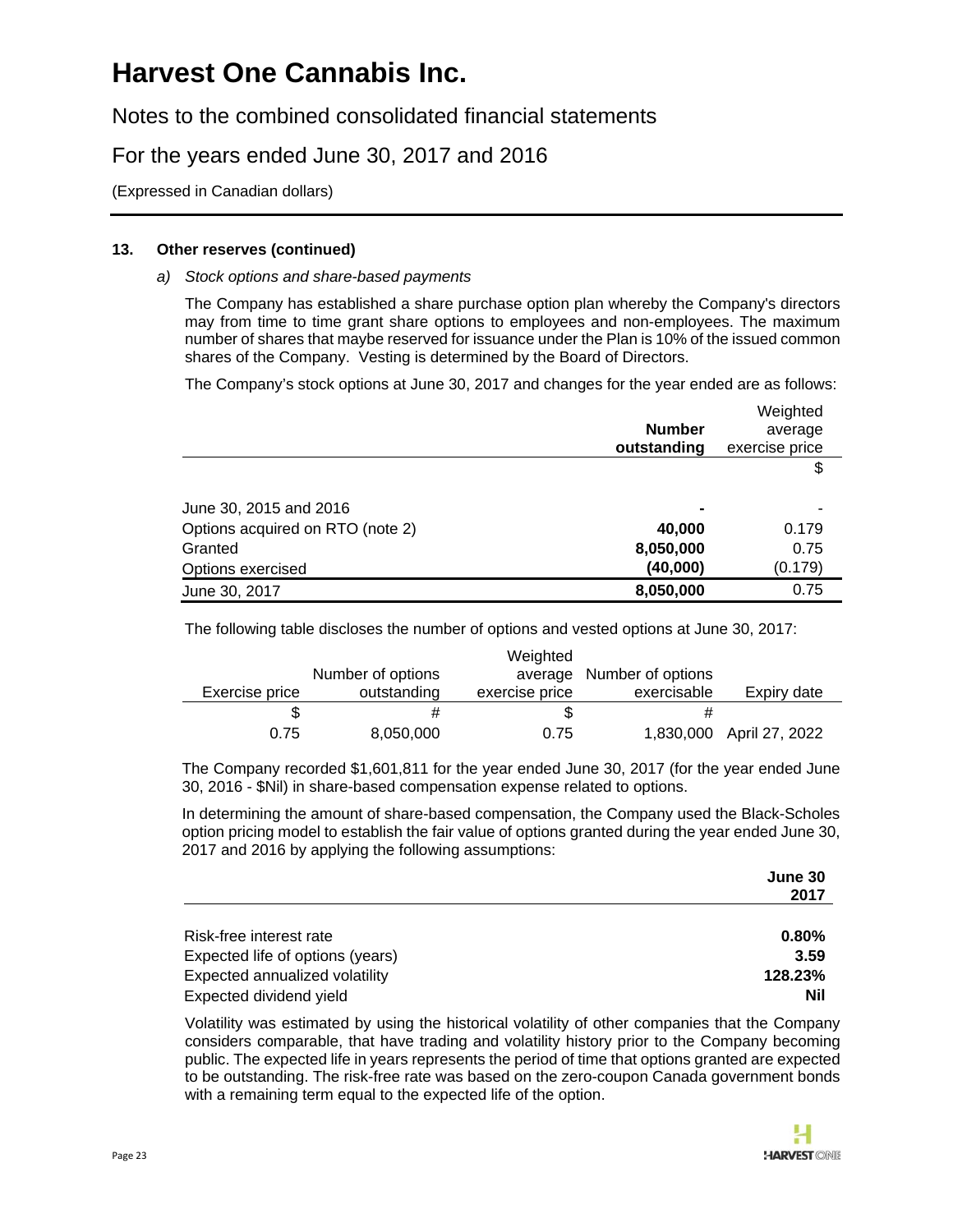Notes to the combined consolidated financial statements

### For the years ended June 30, 2017 and 2016

(Expressed in Canadian dollars)

#### **13. Other reserves (continued)**

*b) Brokers' warrants* 

In connection with the private placement (Note 12(b)(1)), the Company issued 2,000,040 warrants to the Brokers ("Brokers' Warrants") with an exercise price of \$0.75 per warrant and which expire 36 months from the date of issue. Upon exercise of the Brokers Warrants, the Company will issue one common share and one-half common share purchase warrant ("Secondary Warrant"). Each whole Secondary Warrant will be exercisable into one common share of the Company with an exercise price of \$1.00 warrant and expire 36 months from the issuance of the Secondary Warrant. The following table discloses the number of warrants at June 30, 2017:

| Exercise price | Number of Brokers'<br>warrants outstanding | Weighted average<br>exercise price | Expiry date    |
|----------------|--------------------------------------------|------------------------------------|----------------|
|                |                                            |                                    |                |
| 0.75           | 2,000,040                                  | 0.75                               | April 27, 2020 |

The Company valued the warrants at \$1,306,276 for the year ended June 30, 2017 (for the year ended June 30, 2016 - \$Nil) using the Black-Scholes option pricing model to establish the fair value of the Brokers' warrants granted by applying the following assumptions:

|                                  | June 30 |
|----------------------------------|---------|
|                                  | 2017    |
|                                  |         |
| Risk-free interest rate          | 0.80%   |
| Expected life of warrant (years) | 3.00    |
| Expected annualized volatility   | 129%    |
| Expected dividend yield          | Nil     |

Volatility was estimated by using the historical volatility of other companies that the Company considers comparable, that have trading and volatility history prior to the Company becoming public. The expected life in years represents the period of time that options granted are expected to be outstanding. The risk-free rate was based on the zero-coupon Canada government bonds with a remaining term equal to the expected life of the warrant.

*c) Other* 

During the year ended June 30, 2017, the Company recorded \$292,545 (2016 - \$197,143) in stock based compensation expense as a result of vesting of stock options from the Company's parent, MMJ, issued to employees of Harvest, UG and Satipharm in previous years, whereby the Company incurred the expense as it is the primary recipient of the services provided.

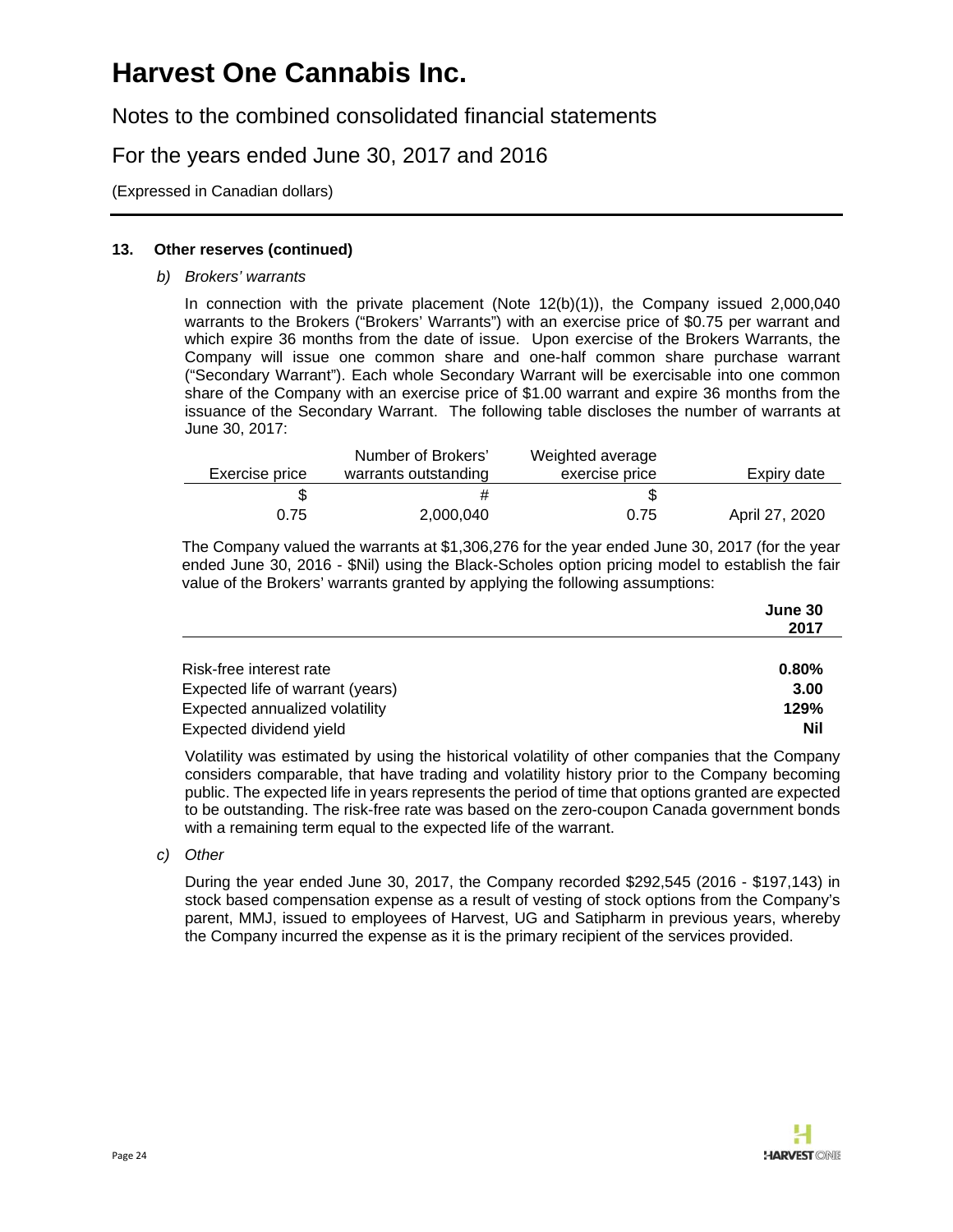Notes to the combined consolidated financial statements

### For the years ended June 30, 2017 and 2016

(Expressed in Canadian dollars)

#### **14. Related parties**

In addition to related party transactions described elsewhere in the notes to the financial statements, the Company had the following related party transactions:

*(a) Compensation of key management personnel* 

Key management personnel include persons having the authority and responsibility for planning, directing and controlling the activities of the Company as a whole. The key management personnel of the Company are the members of the Company's executive management team and Board of Directors. Compensation provided to key management is as follows:

|                          | June 30   | June 30 |
|--------------------------|-----------|---------|
|                          | 2017      | 2016    |
|                          | \$        | \$      |
| Salaries and benefits    | 163,404   | 558,413 |
| Consulting fees          | 105,422   |         |
| Directors' fees          | 34,000    |         |
| Share-based compensation | 1,226,761 | 93,856  |
| Total                    | 1,529,587 | 652,269 |

#### *(b) Related parties*

At June 30, 2017, there was \$22,000 directors' fees owing (June 30, 2016 - \$Nil) included in trade and other payables.

During the year ended June 30, 2017, the Company paid \$28,581 to a company associated with a director of the Company.

During the year ended June 30, 2016, the Company paid \$243,402 to a company associated with a director of the Company's subsidiary, Satipharm, in relation to the processing and manufacturing of the Company's CBD capsules.

*(c) Loans to/from related parties* 

There were no loans made to directors and other key management personnel of the Company, including their personally related parties during the year ended June 30, 2017. As at June 30, 2016, the Company had a loan receivable from a director of the Company for \$100,357, which included \$5,810 of interest receivable. The loan was unsecured and incurred interest at a rate of 8% per annum. The loan was repaid during the year ended June 30, 2017.

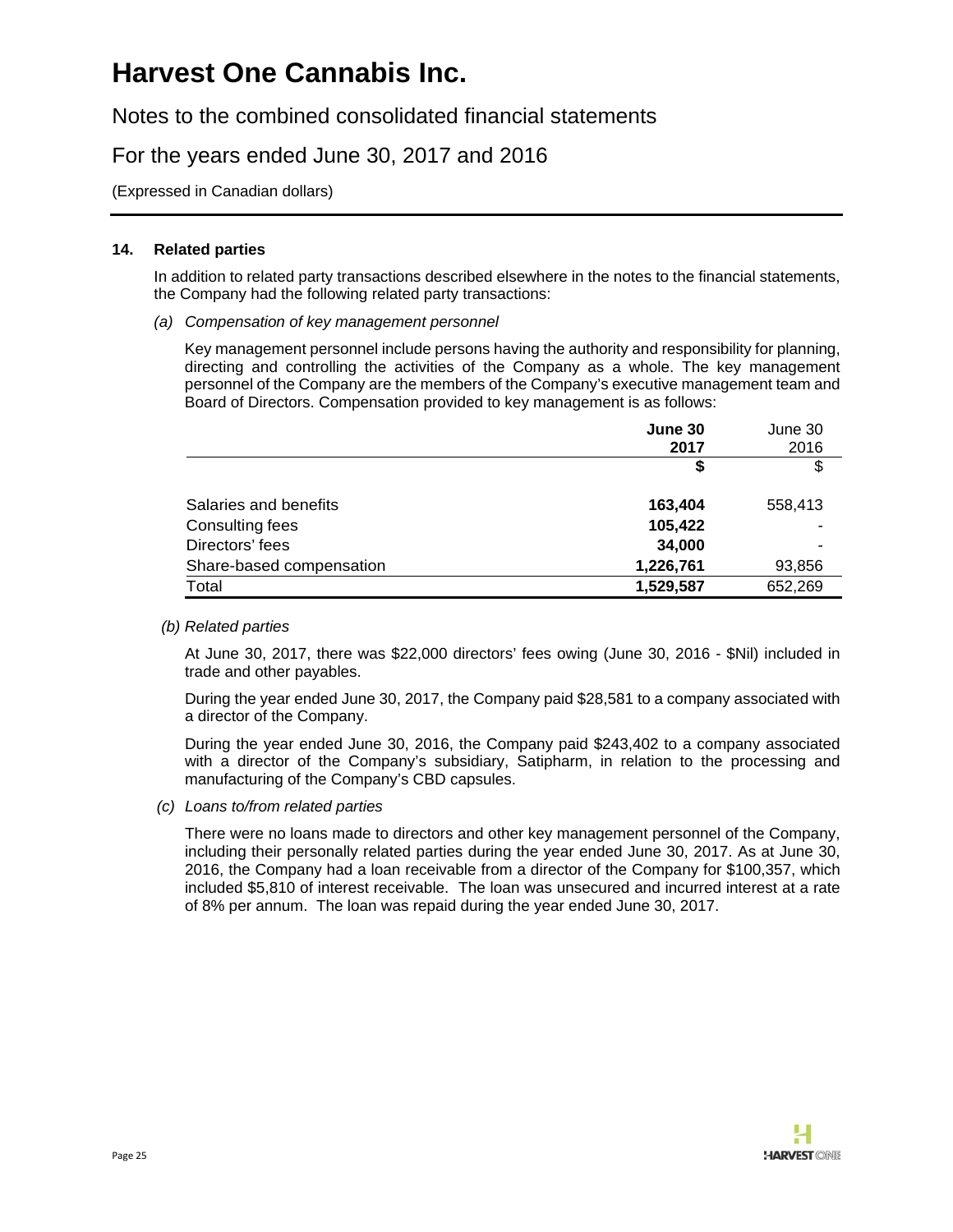Notes to the combined consolidated financial statements

### For the years ended June 30, 2017 and 2016

(Expressed in Canadian dollars)

#### **15. Income tax**

|                                            | June 30, 2017     | June 30, 2016     |
|--------------------------------------------|-------------------|-------------------|
| Loss before income taxes                   | \$<br>(8,438,225) | \$<br>(3,393,372) |
| Statutory tax rates                        | 26.00%            | 26.00%            |
| Recovery based on the statutory rates      | (2, 194, 000)     | (882,000)         |
| Difference in foreign tax rates            | 174,000           | (22,000)          |
| Non-deductible expenses                    | 822,000           |                   |
| Financing costs                            | (839,000)         |                   |
| Foreign exchange exception                 | 32,000            |                   |
| Change in unrecognized deferred tax assets | 2,005,000         | 904,000           |
| Deferred income tax recovery               |                   | \$                |

Effective June 30, 2017, both the Federal and British Columbia Provincial corporate tax rate remain the same at 15% and 11%. The tax rate for Australia is 30.00% and the Swiss Federal rate is 8.50%.

The nature and tax effect of the taxable temporary differences giving rise to deferred tax assets are summarized as follows:

|                                         | June 30, 2017   |    | June 30, 2016 |  |
|-----------------------------------------|-----------------|----|---------------|--|
|                                         |                 |    |               |  |
| Non-capital loss carry-forwards         | \$<br>2,131,000 | \$ | 1,014,000     |  |
| Financing costs                         | 717,000         |    | 69,000        |  |
| Capital assets and other                | 582,000         |    | 343,000       |  |
|                                         | 3,431,000       |    | 1,426,000     |  |
| Offset against deferred tax liabilities | $\blacksquare$  |    |               |  |
| Unrecognized deferred tax asset         | (3,431,000)     |    | (1,426,000)   |  |
| Deferred tax assets                     | $\blacksquare$  |    |               |  |

The Company has Canadian accumulated non-capital losses of \$8,152,000 the year ended June 30, 2017 (2016 - \$3,898,000) for income tax purposes, which may be deducted in the calculation of taxable income in future years. These losses will be expiring between 2032 and 2037. For Australian tax purposes, the Company has losses of \$39,000 incurred in the current year.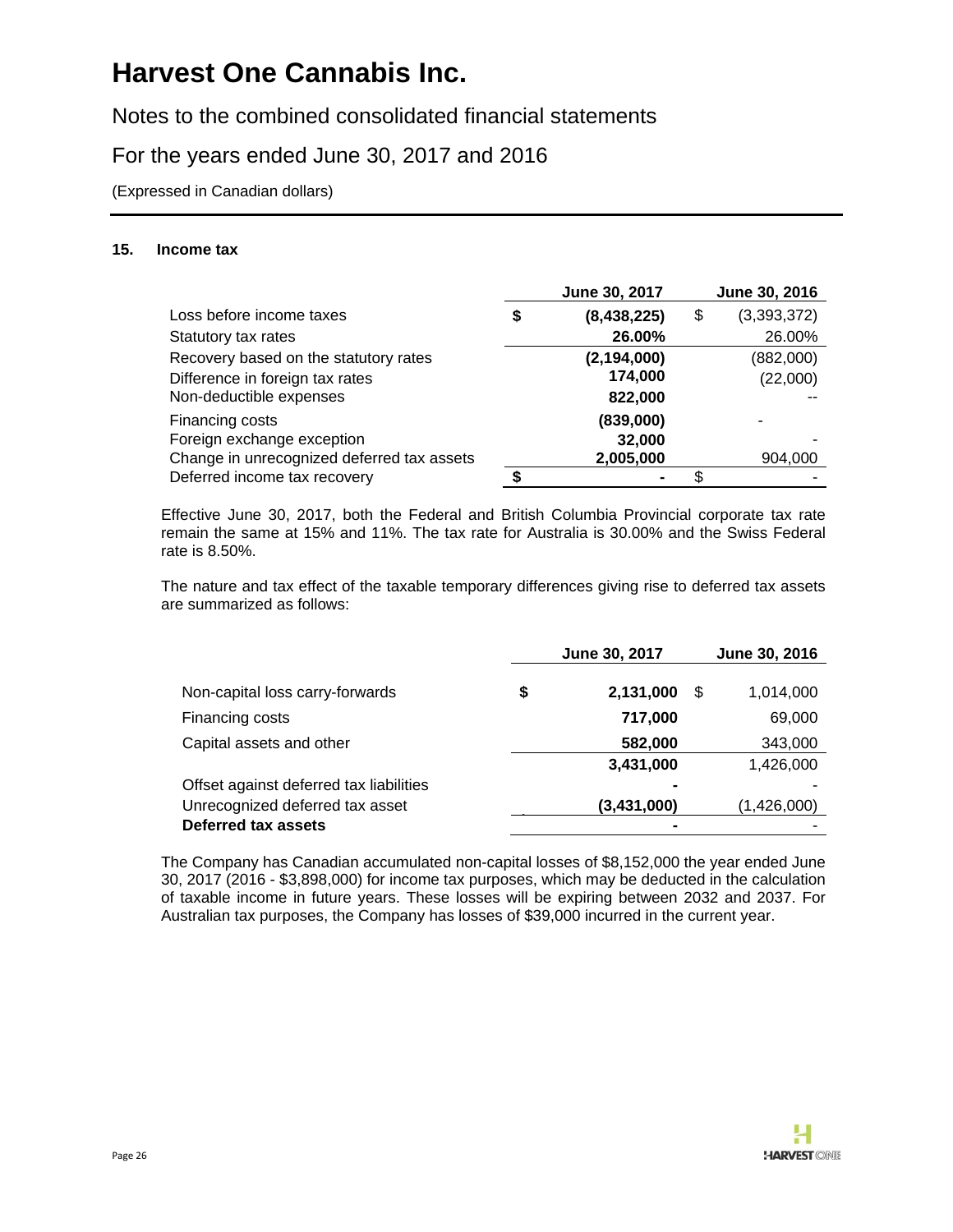Notes to the combined consolidated financial statements

### For the years ended June 30, 2017 and 2016

(Expressed in Canadian dollars)

#### **16. Segmented information**

The Company has three reportable segments, cultivation, processing and distribution and corporate, which is the way the Company reports information to its Board of Directors.

The cultivation segment includes the legal cultivation and distribution of cannabis under the federally regulated MMPR license issued by Health Canada. Segment assets include cash, cannabis biological assets, inventories, property, plant and equipment and intangible assets relating to the Company's cultivation facility in Canada.

The processing and distribution segment includes the processing, manufacturing and distribution of cannabis-based food supplement products through Europe. Segment assets include cash, inventories and key agreements with international partnerships for the production and distribution of its cannabinoid-based products.

The corporate segment includes our corporate growth activities, administration, financial and other support to our business units.

The operating segments for the year ended June 30, 2017 are as follows:

|                                                                                                                          |             | Processing and |               |               |
|--------------------------------------------------------------------------------------------------------------------------|-------------|----------------|---------------|---------------|
|                                                                                                                          | Cultivation | distribution   | Corporate     | Total         |
|                                                                                                                          | \$          | \$             | \$            | \$            |
|                                                                                                                          |             |                |               |               |
| Revenue                                                                                                                  |             | 75,950         |               | 75,950        |
| Unrealized gain on changes in fair                                                                                       |             |                |               |               |
| value of biological assets (note 6)                                                                                      | 278,601     |                |               | 278,601       |
| Inventory expensed to cost of sales                                                                                      |             | (102,180)      |               | (102,180)     |
| Cost of goods sold (recovery to cost of<br>goods sold), net of unrealized gain on<br>changes in fair value of biological |             |                |               |               |
| assets                                                                                                                   | 278,601     | (102,180)      |               | 176,421       |
| Gross profit (loss)                                                                                                      | 278,601     | (26, 230)      |               | 252,371       |
| Other operating expenses                                                                                                 | (3,098,651) | (955, 885)     | (2,344,837)   | (6,399,373)   |
| Loss from operations                                                                                                     | (2,820,050) | (982, 115)     | (2,344,837)   | (6, 147, 002) |
| Net finance gain (expense)                                                                                               | (138, 407)  | (1, 472)       | 15,462        | (124, 417)    |
| Listing fee                                                                                                              |             |                | (2,097,509)   | (2,097,509)   |
| Non-operating expenses                                                                                                   |             | (69,297)       |               | (69,297)      |
| Net loss                                                                                                                 | (2,958,457) | (1,052,884)    | (4, 426, 884) | (8,438,225)   |
|                                                                                                                          |             |                |               |               |
| Total assets                                                                                                             | 22,982,446  | 839,094        | 301,549       | 24,123,089    |
| <b>Total liabilities</b>                                                                                                 | (778, 261)  | (66,465)       | (156,612)     | (1,001,338)   |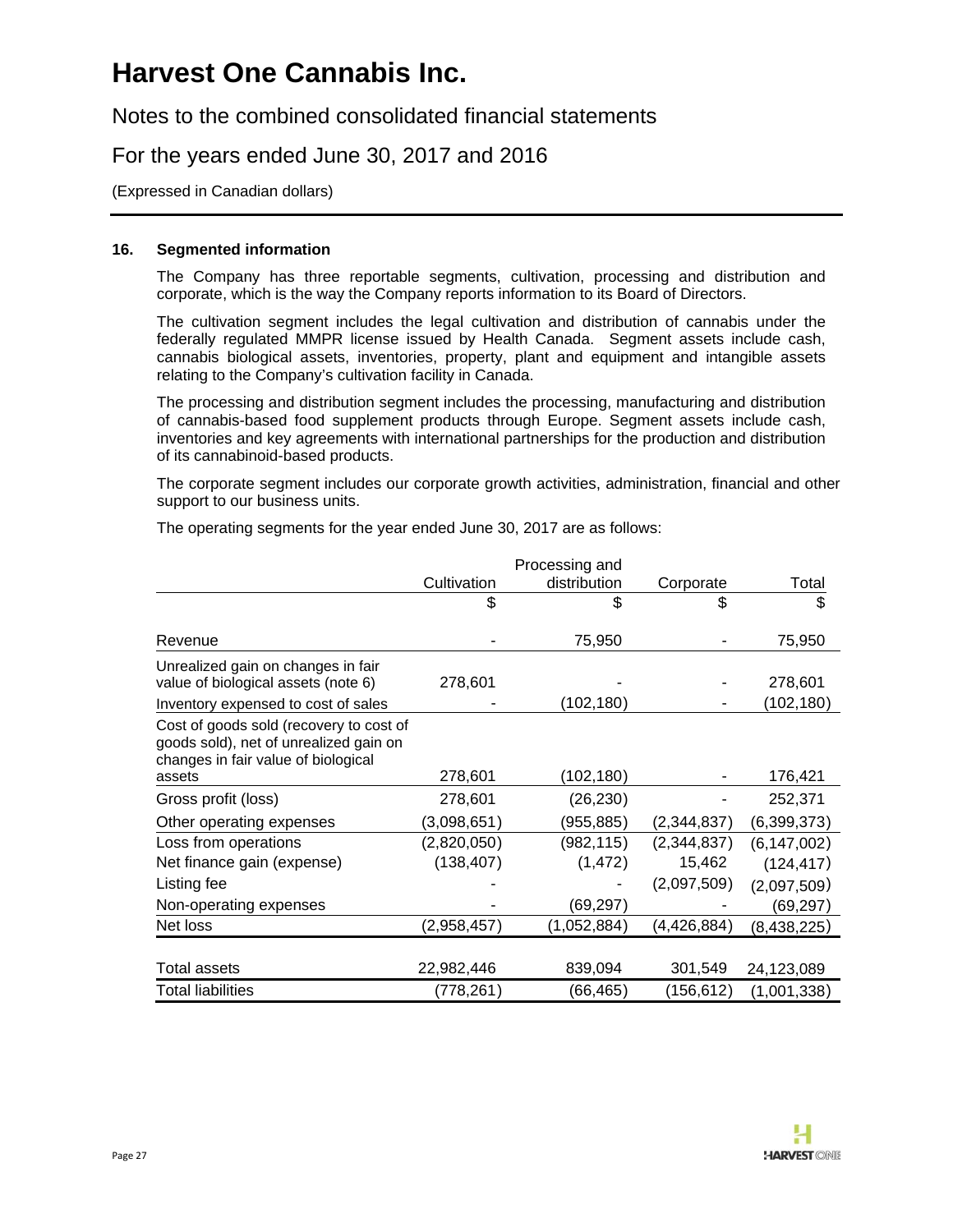Notes to the combined consolidated financial statements

### For the years ended June 30, 2017 and 2016

(Expressed in Canadian dollars)

### **16. Segmented information (continued)**

The operating segments for the year ended June 30, 2016 are as follows:

|                            |             | Processing and |           |             |
|----------------------------|-------------|----------------|-----------|-------------|
|                            | Cultivation | distribution   | Corporate | Total       |
|                            | \$          | \$             | \$        | \$          |
| Revenue                    |             | 246,699        |           | 246,699     |
| Cost of goods sold         |             | (319, 827)     |           | (319, 827)  |
| Gross profit (loss)        |             | (73, 128)      |           | (73, 128)   |
| Other operating expenses   | (1,553,624) | (1, 254, 320)  | ۰         | (2,807,944) |
| Loss from operations       | (1,553,624) | (1,327,448)    |           | (2,881,072) |
| Net finance expense (gain) | (117,600)   |                |           | (117,600)   |
| Non-operating expenses     | (394, 700)  |                |           | (394,700)   |
| Net loss                   | (2,065,924) | (1,327,448)    |           | (3,393,372) |
|                            |             |                |           |             |
| Total assets               | 6,985,092   | 786,302        |           | 7,771,394   |
| <b>Total liabilities</b>   | (6,973,418) | (2, 263, 954)  |           | (9,237,372) |

#### **17. Commitments**

On March 8, 2017, the Company entered into a 10-year lease agreement for a ground lease on the property adjacent to the Company's current operations in Duncan, BC. Commencing March 1, 2017, the Company will pay monthly rent at a rate of \$2,275 for the first five years and \$2,616 for the remaining 5 years.

On May 31, 2017, the Company entered into an agreement with GelPell AG for the exclusive marketing, distribution and sale of the GelPell capsules worldwide. As part of this agreement, the Company has yearly minimum purchase commitments.

On May 25, 2017 the Company entered into a lease five year lease agreement for office space in Vancouver, BC, commencing on February 28, 2017 the Company will pay monthly rent at a rate of \$13,038.

As at June 30, 2017, the Company's commitments that have not been disclosed elsewhere in the combined consolidated financial statements were as follows:

|                             | Within 1 year | 2-4 vears | Over 4 years | Total     |
|-----------------------------|---------------|-----------|--------------|-----------|
|                             |               |           |              | \$        |
| Operating lease commitments | 201,250       | 551.250   | 132.965      | 885.465   |
| Purchase commitments        | 562.461       | 2,161,055 | 802.672      | 3,526,188 |
|                             | 763.711       | 2,712,305 | 935,637      | 4,411,653 |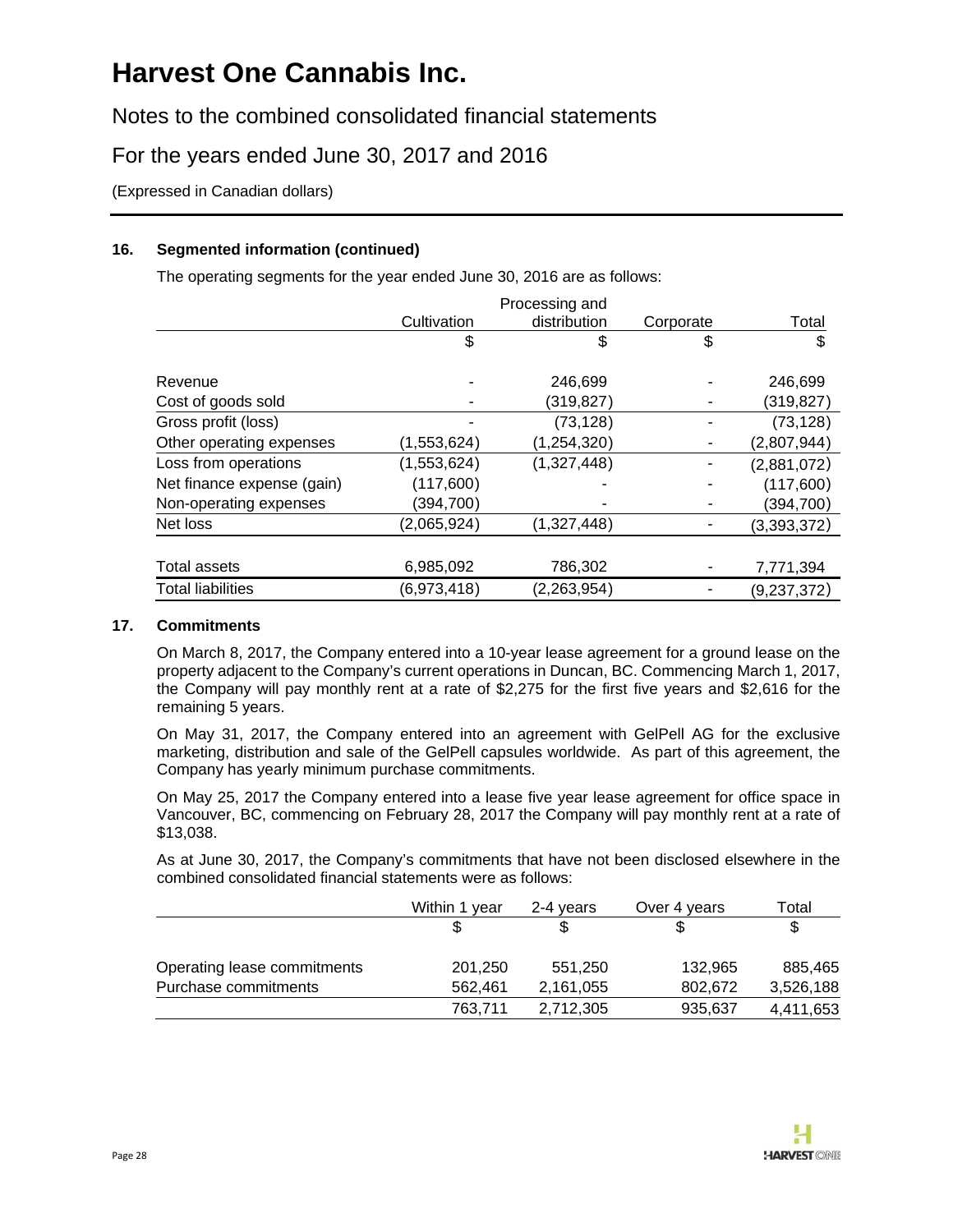Notes to the combined consolidated financial statements

For the years ended June 30, 2017 and 2016

(Expressed in Canadian dollars)

#### **18. Financial instruments and risk**

The Company thoroughly examines the various financial instruments and risks to which it is exposed and assesses the impact and likelihood of those risks. These risks include foreign exchange risk, credit risk, interest rate risk, and liquidity risk. Where material, these risks are reviewed and monitored by the Board of Directors.

The Board of Directors has overall responsibility for the determination of the Company's risk management objectives and policies. The overall objective of the Board is to set policies that seek to reduce risk as far as possible without unduly affecting the Company's competitiveness and flexibility.

#### *Foreign exchange risk*

Foreign exchange risk is the risk that the fair value of future cash flows will fluctuate as a result of changes in foreign exchange rates. As at June 30, 2017, the Company is exposed to foreign currency risk through its bank accounts denominated in Swiss Francs ('CHF"). A 10% appreciation (depreciation) of the CHF against the CAD, with all other variables held constant, would result in an immaterial change in the Company's loss and comprehensive loss for the year.

#### *Credit risk*

Credit risk is the risk of an unexpected loss if a customer or third party to a financial instrument fails to meet its contractual obligations. The Company's cash and cash equivalents and accounts receivable are exposed to credit risk. The Company reduces its credit risk on cash and cash equivalents by placing these instruments with financial institutions of high credit worthiness. The Company's accounts receivable are primarily receivable from government agencies. As at June 30, 2017, the Company is not exposed to any significant credit risk.

#### *Interest rate risk*

Interest rate risk is the risk that the fair value or future cash flows of a financial instrument will fluctuate because of changes in market interest rates. Included in the loss for the period in the financial statements is interest expense on loans payable and interest income on Canadian dollar cash. As at June 30, 2017, the Company is not exposed to any significant interest rate risk.

#### *Liquidity risk*

Liquidity risk is the risk that the Company will encounter difficulty in meeting obligations associated with financial liabilities. The Company manages liquidity risk by maintaining sufficient cash balances to enable settlement of transactions on the due date. Accounts payable and accrued liabilities have maturities of 30 days or less or are due on demand, and are subject to normal trade terms. The Company has working capital of \$15,529,119. The Company addresses its liquidity through equity financing obtained through the sale of common shares. While the Company has been successful in securing financings in the past, there is no assurance that it will be able to do so in the future.

#### *Fair value*

The carrying values of cash and cash equivalents, accounts receivable, accounts payable and accrued liabilities and due to related party approximate their fair value due to their short-term maturity.